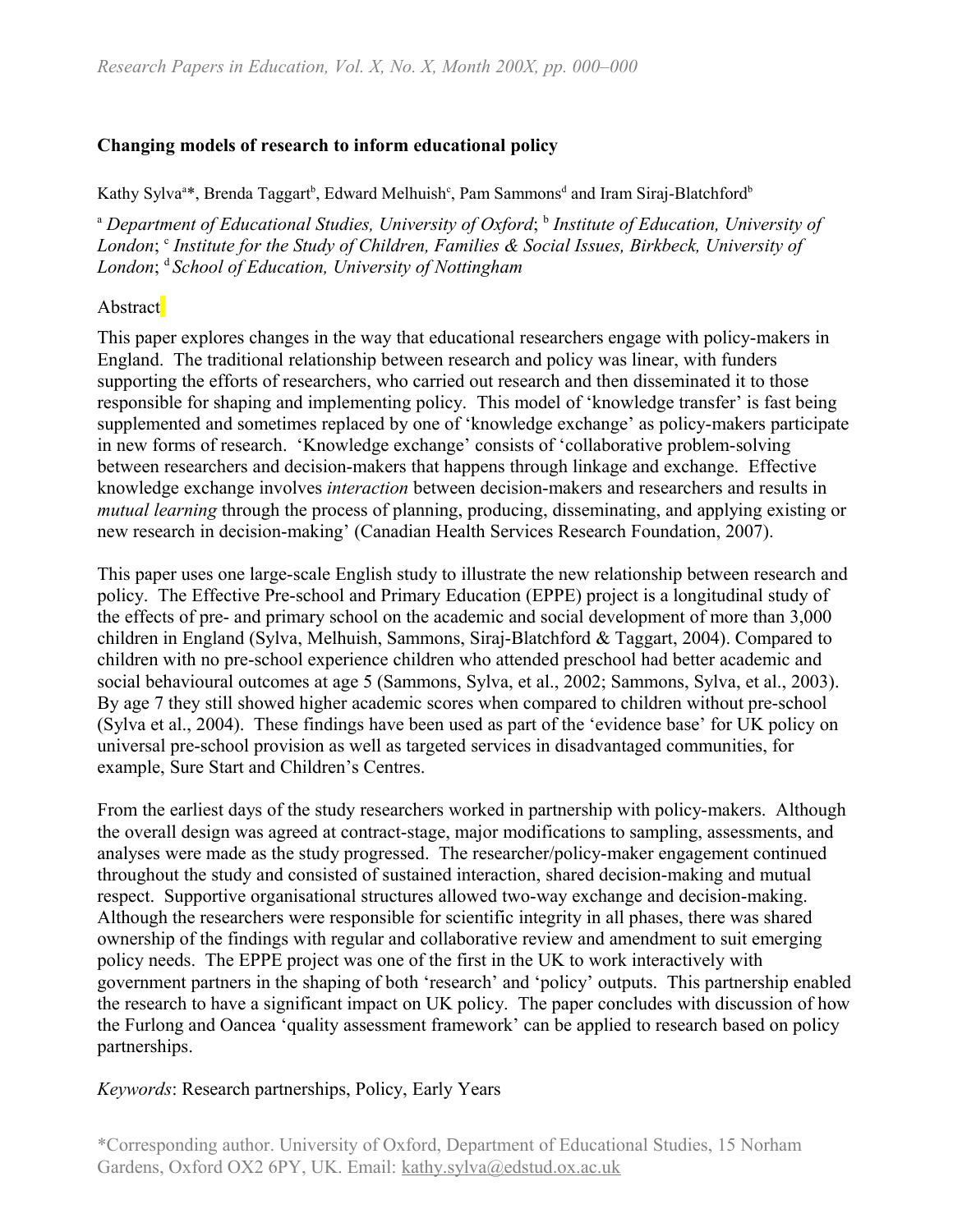#### **Background to the study**

This paper focuses on a single English research study, the 'Effective Provision of Pre-school and Primary Education' (EPPE), to illustrate new forms of partnership working between those who design and conduct research and those who use it for policy. It will be argued that the blunt differentiation of roles into 'researcher' and 'user' impedes the capacity of research to be closely aligned with policy and of policy to be shaped and implemented in the light of research. EPPE can be considered an example of 'use-inspired basic research' (Furlong & Oancea, in press, this volume).

The late 1990s saw major debates on *whether* or *how* national/local policy should be guided or informed by research (Hargreaves & Reynolds, 1989; Hillage, Pearson, Anderson & Tamkin, 1998; Cabinet Office, 1999; Strategic Policy Making Team, 1999; Sebba, 2000). At the turn of the century vociferous criticism was aimed at the failure of research in education (and also social care and criminal justice) to have a serious impact on either policy or practice. In education and social care, although slightly less in health, the debate was particularly heated (Fitz-Gibbon, 1999; Macdonald, 1999). Some criticism related to the quality of the research itself (Tooley, 1998) but other criticisms pertained to the general isolation of academic 'ivory towers'. Five years on, there is a broad consensus that policy can and does benefit from empirical research findings (Davies, Nutley & Smith, 1999, 2000; Walter, Davies & Nutley, 2003; Feuer & Smith, 2004; Furlong & Oancea, in press, this volume). Although the precise kind of research that is most useful or appropriate for a range of policy areas is contested, the proliferation of seminars, conferences, and publications attests to keen interest in the role of research in policy. Research studies are now mentioned prominently in policy documents in education and footnotes tempt the reader with a forest of 'relevant' or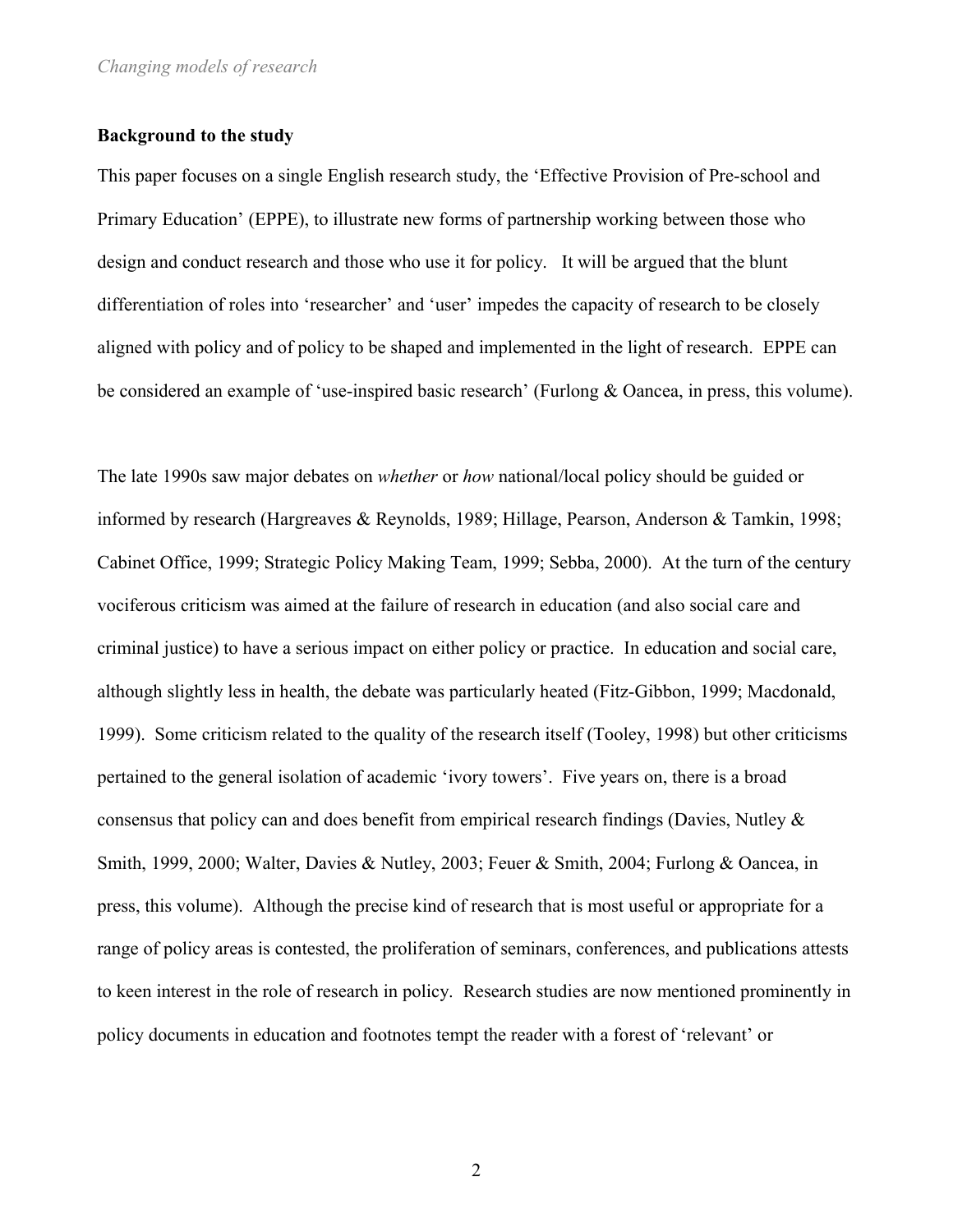'background' research publications. Service effectiveness has not escaped; it too is subjected to research scrutiny and often this takes the form of empirical evaluation.

Since these hard-hitting criticisms (and before them, see Huberman, 1993), there have been many developments that have strengthened the relationship between research and practice through direct engagement with practitioners. One of the most wide ranging and ambitious examples has been the ESRC Teaching and Learning Research Programme [\(www.tlrp.org\)](http://www.tlrp.org/) which focused on learning across the life course and how research evidence can inform practice. Another example is the Centre for the Use of Research and Evidence in Education (CUREE; www.curee-pacets.com/index.jsp) that was set up in 1997 to help practitioners access and make more effective use of research findings. A third example would be what Nutley, Percy-Smith and Solesbury (2003) refer to as the 'best example' of partnership research in education: the 'School Based Research Consortia' led by the Teacher Development Agency. In this initiative teachers received research grants to carry out small scale research projects with the stated aim of improving practice through research. These are just a few of the many initiatives centred on partnerships between researchers and practitioners. Although initiatives on practitioner/researcher partnerships are on the increase there have been fewer partnerships between researchers and policy-makers, and consequently the literature on applied and practice-based research tends to focus on partnerships between researchers and practitioners rather than researchers and policy-makers. The Furlong and Oancea paper that opens this volume provides most of its examples from the links between researchers and practitioners – and very few on links between researchers and policy-makers.

#### **Partnership working**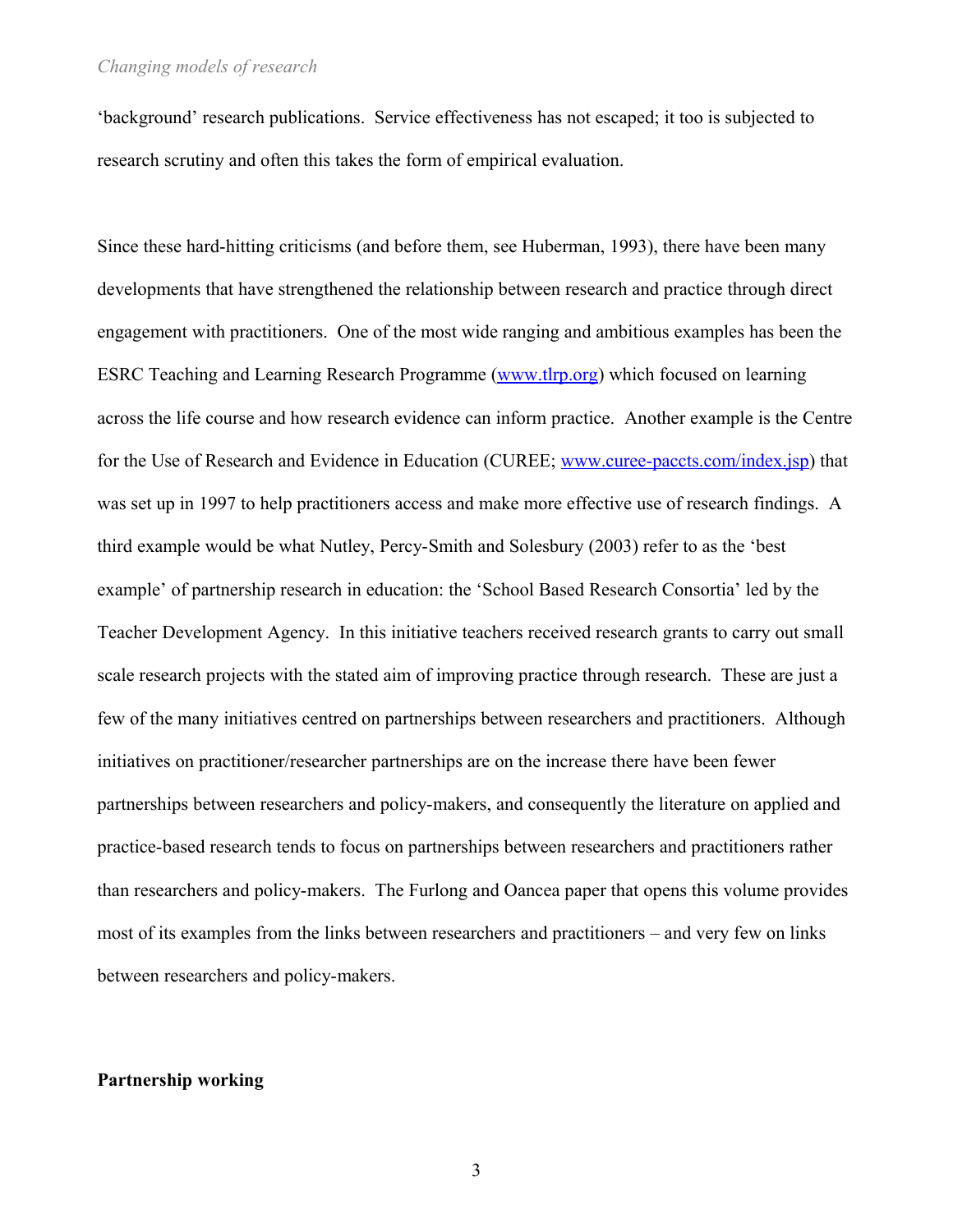## *Models of the relationship between policy-makers and researchers*

Furlong and Oancea (in press, this volume) refer to 'two communities', one in academia and the other in the 'real world'. Traditionally research and policy was conceived as a linear relationship characterised by knowledge transfer between these worlds (see Figure 1). Common in this model is 'Blue Skies' research that precedes policy. Policy-makers then use Blue Skies research findings to create 'better' or more effective (or equitable, etc.) policies.

[insert Figure 1 here]

A modification to the one-way linear model is a two-way model (Figure 2) exemplified by evaluation work in which the policy-makers commission an evaluation, which is then carried out by researchers working to a specified set of objectives and timetable.

[Insert Figure 2 here]

Policy-makers are part of the research from the beginning and the two different teams often communicate with one another, but each has very separate roles and decisions about design issues are taken by the researchers. This model is also characterised by knowledge transfer. In both models described above the two clearly defined communities eye each other across a wide gap.

A third model is a partnership one (Figure 3) which is characterised by knowledge exchange rather than knowledge transfer. In this new model researchers and policy-makers work together in shaping, implementing and disseminating the research. The knowledge is jointly created and evaluated. The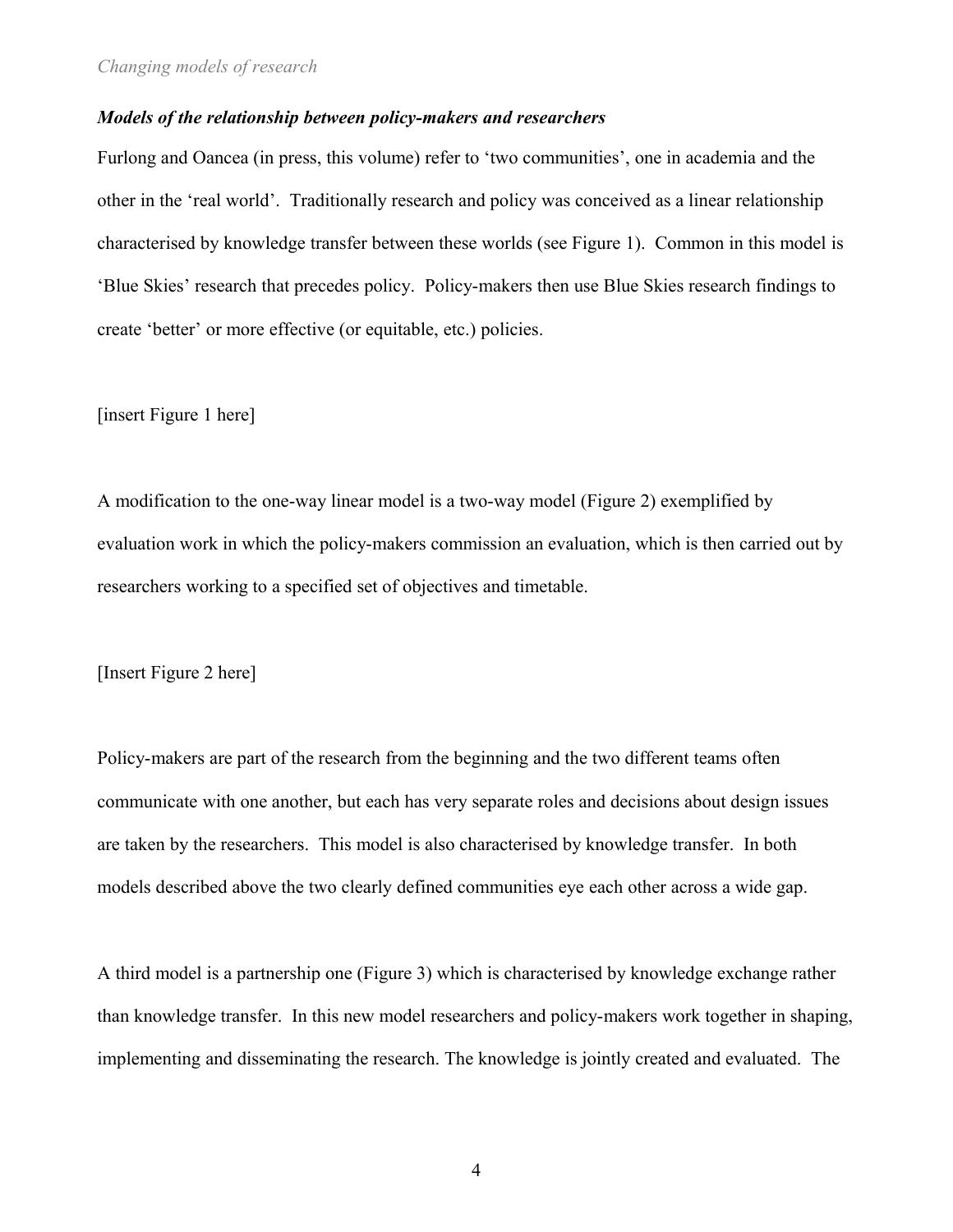partnership is an inter-organisational one and the partners work together from the initial design of the study through to the dissemination of the findings.

[Insert Figure 3 here]

Knowledge exchange (not knowledge transfer) is:

Collaborative problem-solving between researchers and decision makers that happens through linkage and exchange. Effective knowledge exchange involves *interaction* [italics added] between decision makers and researchers and results in mutual learning through the process of planning, producing, disseminating, and applying existing or new research in decision-making. (Canadian Health Services Research Foundation, 2007)

Models 1 and 2 rarely have an impact on practice. In a systematic review in the health field Innvær, Vist, Trommald and Oxman (2002) identified face-to-face interactions as the only factor that has consistently been shown to influence the use of research knowledge by health system managers and public policy-makers. In another systematic review of health, social care, criminal justice and education, Walter, Nutley and Davies (2003) came to a similar conclusion. However, Ross, Lavis, Rodriguez, Woodside, and Denis (2003) commented that 'efforts to foster greater interactions between researchers and decision-makers have largely focused on involving decision-makers in the research process, not on involving researchers in the decision-making process or in stand-alone interactive processes' (p. 26).

#### *Research evidence on partnership working*

One of the most detailed studies on the 'exchange' relationship between researchers and policymakers was carried out by Golden-Biddle et al. (2003). They reported on a 30 month case study in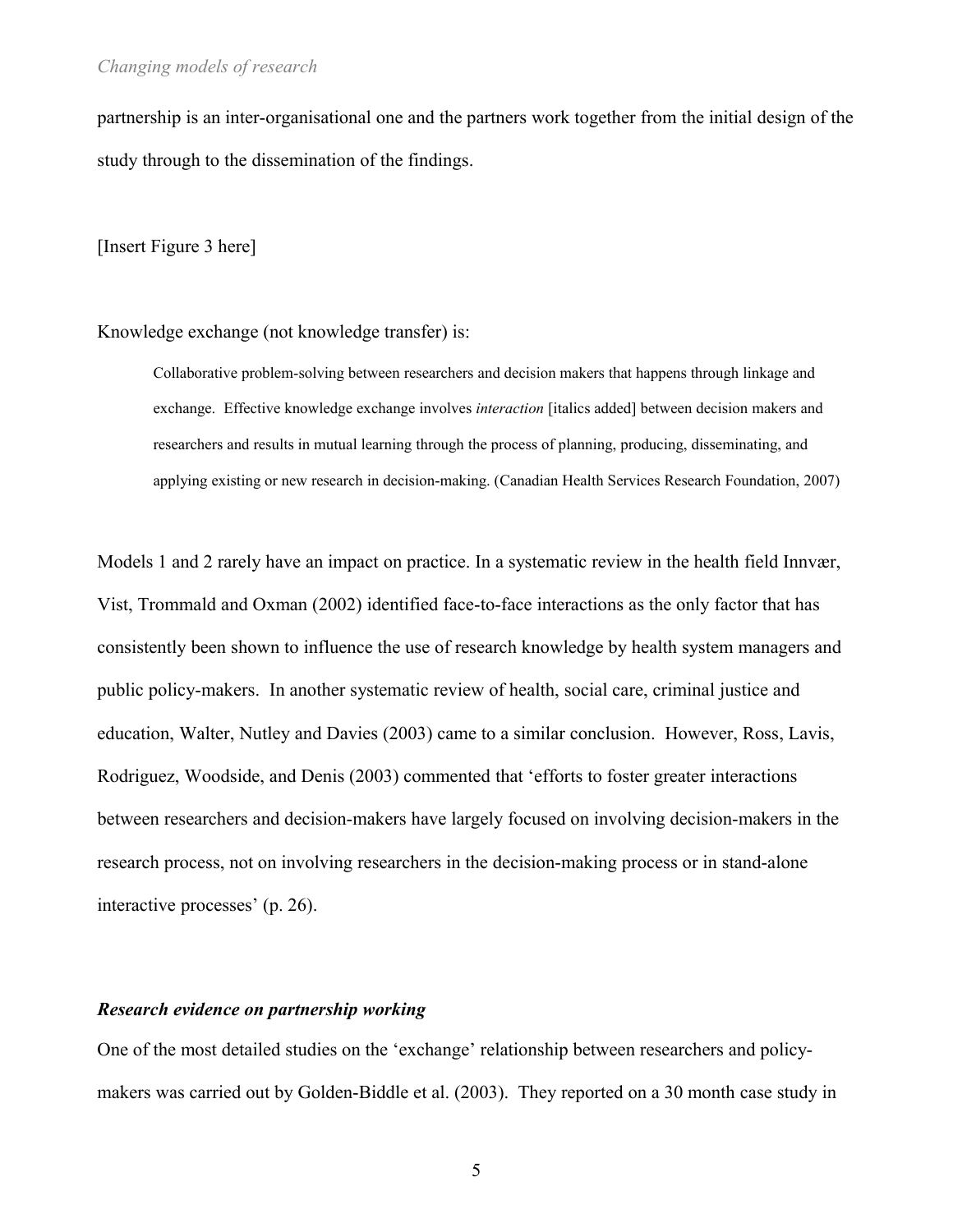which they observed and interviewed partners in one innovative partnership funded by the Canadian Health Services Research Foundation and the Alberta Heritage Foundation for Medical Research. The research partnership aimed at 'advancing knowledge on implementing and sustaining organisation change for use by decision makers in the health sector' (Golden-Biddle et al., 2003, p. 21). Early in the proposal writing stage the researchers sought decision-making partners to help them frame the research questions. The decision-makers continued to provide a 'strong voice in defining the particular research areas now being investigated' (ibid, p. 21). Golden-Biddle et al. (2003) concluded that the policy potential of the project they studied had been increased through the partnership with policy-makers.

Golden-Biddle and colleagues point to an unusual equality and awareness of each others' roles. A policy-maker speaks of the 'old way':

The stance that researchers take to those they study is really important. As decision-makers, we have worked with some researchers who convey that the practice of health care is secondary to research in health care. Their stance was more of 'this [research] is good for you' rather than how can we work together on mutually important issues. A genuine and mutual respect was missing in these working relationships. (Golden-Biddle et al., 2003, p.22)

Another policy-maker describes the 'new way': 'The researchers do not hang around together during meeting breaks or lunchtime. Rather, they mingle with us and they sit at lunch so they can interact individually' (Golden-Biddle et al., 2003, p.22).

Finally, a researcher speaks of the partnership:

As we begin to interact, we gain an awareness and greater understanding of 'their' world and who they are, just as they gain a better understanding of 'our' world and who we are. We see first hand how decision-makers gain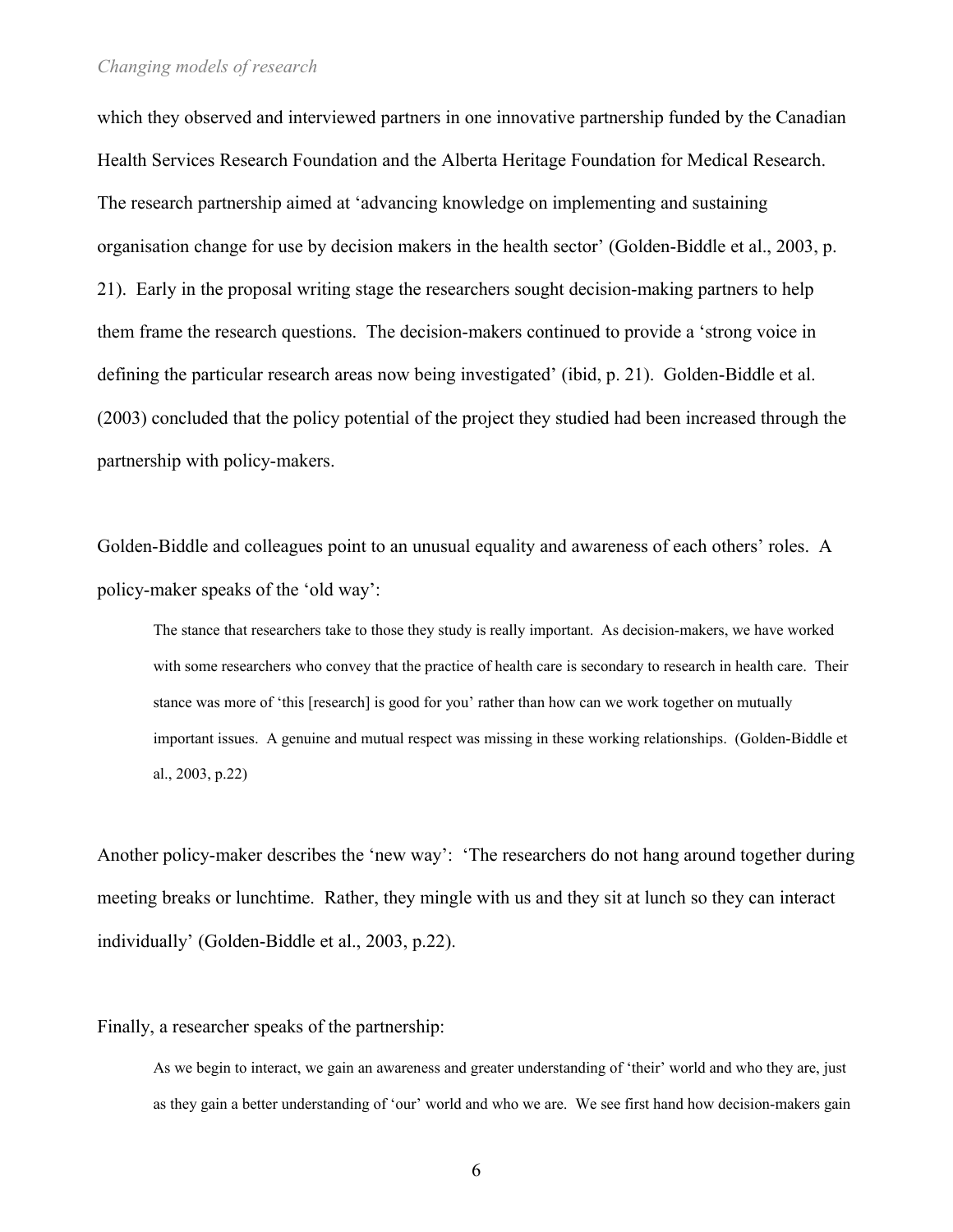important knowledge in experience about health care delivery. We also become aware of the challenges, joys, frustrations and outright fatigue people in health organisations face as they attempt to change health care practice. And finally, we gain an appreciation for the local knowledge so necessary to effectively implementing real change on the ground. (Golden-Biddle et al., 2003, p.22)

In another Canadian study of seven partnerships in health, Ross et al. (2003) identified three different types of policy-maker involvement in research. These included the role of *formal supporter* when decision-makers are not involved in the process, *responsive audience* where policy-makers are actively involved and respond when the researchers ask for information or tactical advice, and *integral partner*. In this last, the policy-makers are actively involved in most stages of the research process, sharing in scientific decisions.

In a cross sector review, Walter, Nutley and Davies (2003) describe how the new exchange partnerships operate:

[They] carry out their shared work through informal emails and telephone calls, with meetings when appropriate. They need to pay careful attention to formal minutes and record keeping so that each side knows what has been decided or done, with dates of decisions and names of persons who did each task. There may be site visits to each other's offices, or even co-location. (Finally) personnel may move from one to the other headquarters for specified periods.

#### *Research on the 'benefits' and 'costs' of research partnerships*

The Ross et al. (2003) study of seven partnerships suggests that researchers gained a greater understanding of the decision-making environment through their interactions with policy-makers: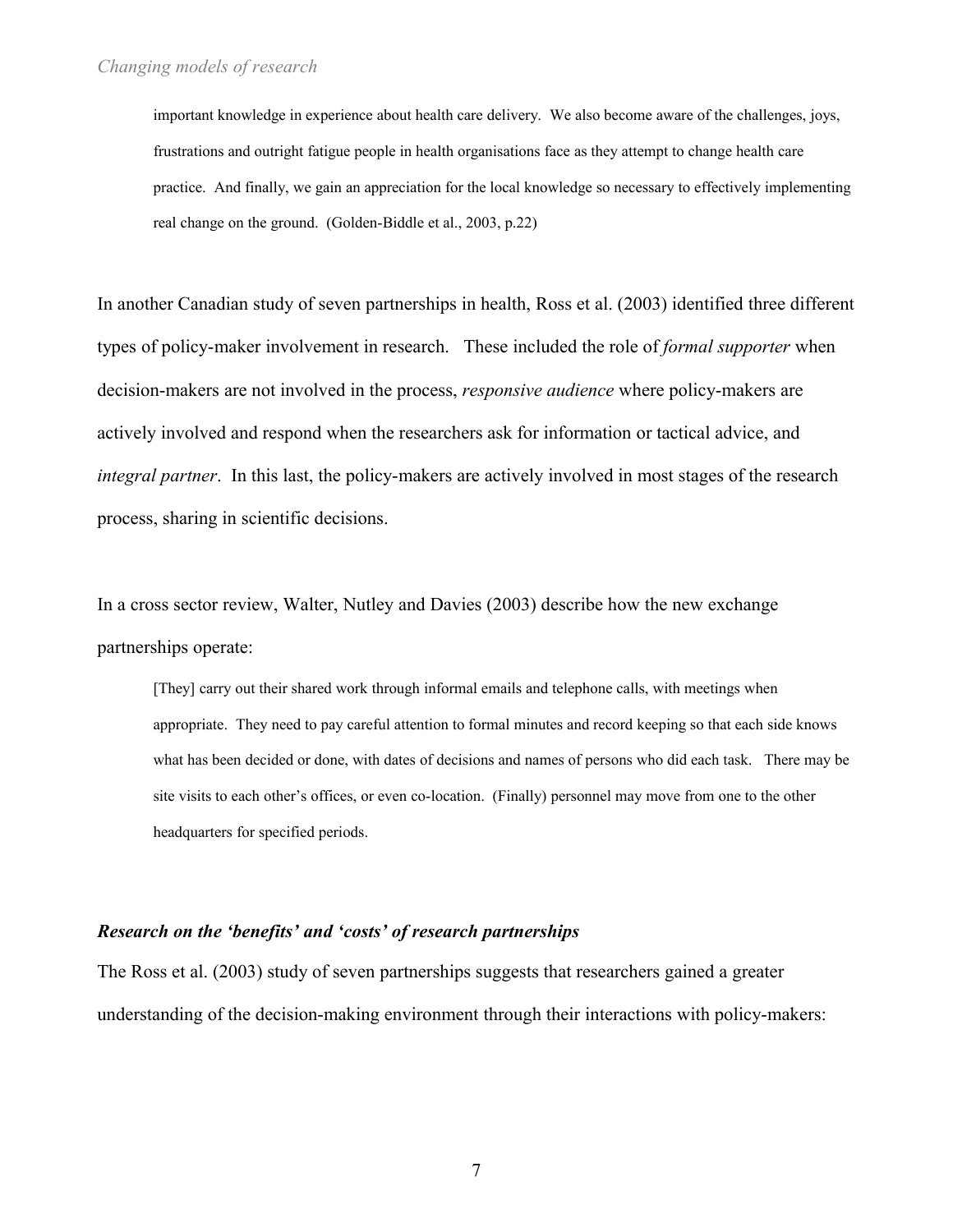We're gaining much more than data from this project. In the partnership that's developed, the relationship, we're gaining a real understanding of the challenges of implementation, the world that these decision-makers live in every day and how they deal with the complexities and challenges. (p.30)

For policy-makers, involvement in the research process made them more reflective about their activities: '[Our involvement] has helped us put together a big picture – the impact of what's going on in our organization'.

However, some 'costs' were reported for researchers, both operationally – 'it certainly takes more time and it's been way more challenging to do applied research involving decision-makers than I'd anticipated' (Ross et al., 2003, p. 30) – and professionally:

Every minute I spend talking with these people and doing these activities…is a minute I'm not spending writing for publication that is rewarded in my environment….when we work on local needs…it is not evident that we are going to be able to publish in the *New England Journal of Medicine*. (ibid, p. 30)

These new partnerships require a long-term commitment. Ross et al. (2003) comment that 'partnerships require investment… [They] need to be 'tended'' (p. 31). Other than the costs, mainly time, identified above, there appear to be few other losses; Ross et al. (2003) comment: 'sacrificing the independence of the research was not among the costs identified for decision-maker involvement' (p. 31). Furthermore, Ross et al. (2003) found that 'the benefits of involving decisionmakers in the research process outweighed the costs, especially in the long run' (p. 31). As one policy-maker noted: 'involvement might slow down researchers' work through some phases, but in the long run researchers who collaborate are further along than they'd be otherwise' (p. 31).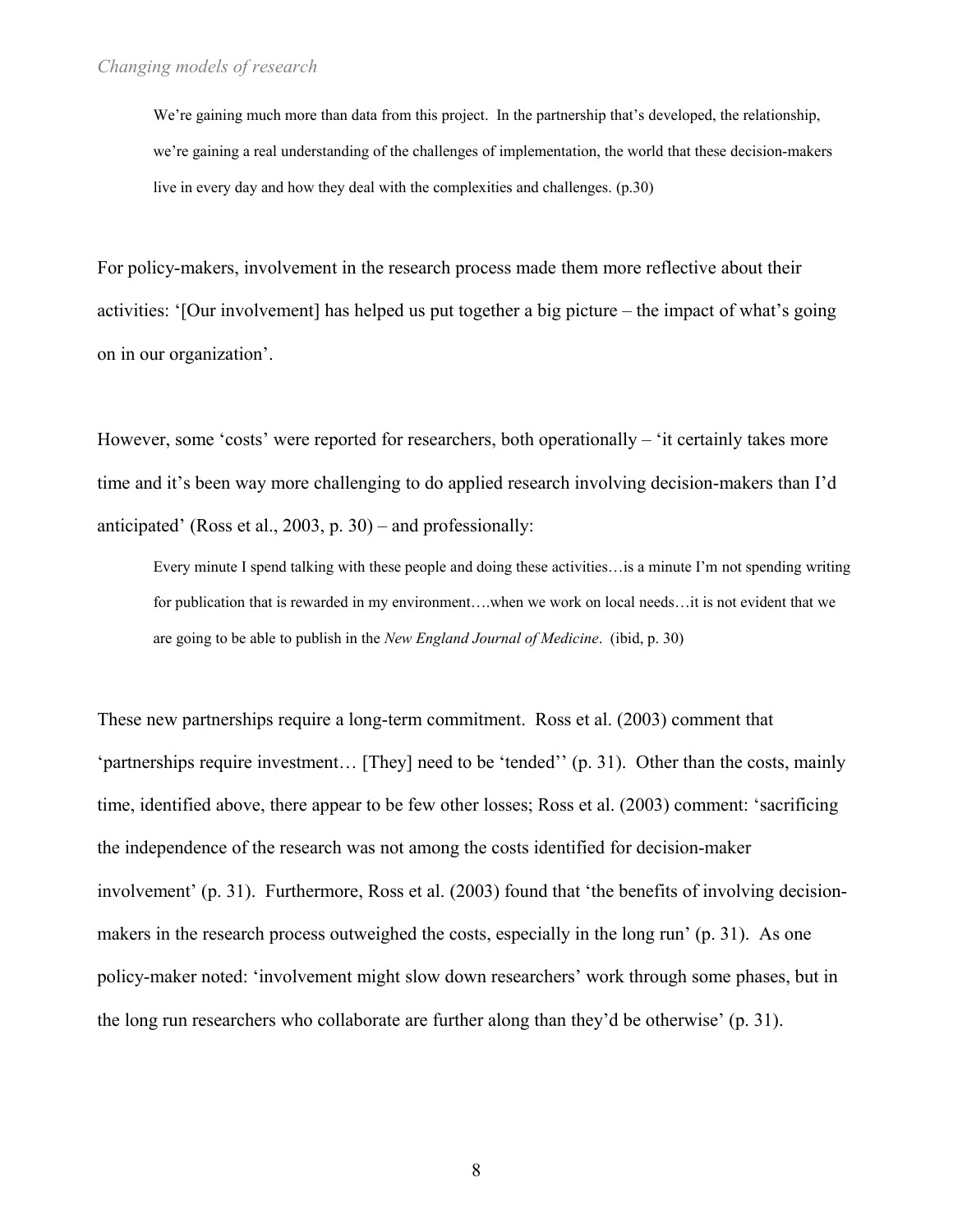## *Barriers to research and policy partnership*

Despite Ross et al.'s (2003) overall positive reporting on new partnerships, Walter (2005) outlines some significant barriers to effective partnership working. These are:1) resources of time, people, skills; 2) the need to balance competing agendas between the partners; 3) problems of power differentials and the need to manage these; and 4) the need for partners to collaborate but to maintain independence at the same time. The remainder of this paper illustrates how the EPPE team and their funders, the Department for Education and Skills (DfES), overcame some of these barriers in order to foster 'knowledge exchange' which had a major impact on national policy and even went beyond the original research aims to inform policy change in other areas.

## **The EPPE project: An example of a 'knowledge exchange' partnership**

The EPPE (1996-2008) research is the largest study in Europe on the effects of pre-school and primary school on the academic and social development of 3,000 children (Sylva, Melhuish, Sammons, Siraj-Blatchford & Taggart, 2004). EPPE was funded by the Department of Education and Employment (later the DfES) to inform policy on early education in England: its nature, effects, and cost effectiveness. EPPE supplements quantitative findings with qualitative ones (Sammons et al., 2005; Siraj-Blatchford, Sammons, Sylva, Melhuish & Taggart, 2006), and this mixture resembles Gibbons and colleagues' 'Mode 2' model of knowledge production (Gibbons et al., 1994). The EPPE findings demonstrated that pre-school children had better academic and social behavioural outcomes at age 5 compared to children who did not attend pre-school (Sammons, Sylva, et al., 2002; Sammons, Sylva, et al., 2003). By age 7 they were still showing higher academic attainment (Sylva et al., 2004). As well as reporting on the positive impact of pre-school, EPPE explores the associations between pre-school, child, family and home characteristics that make a difference to a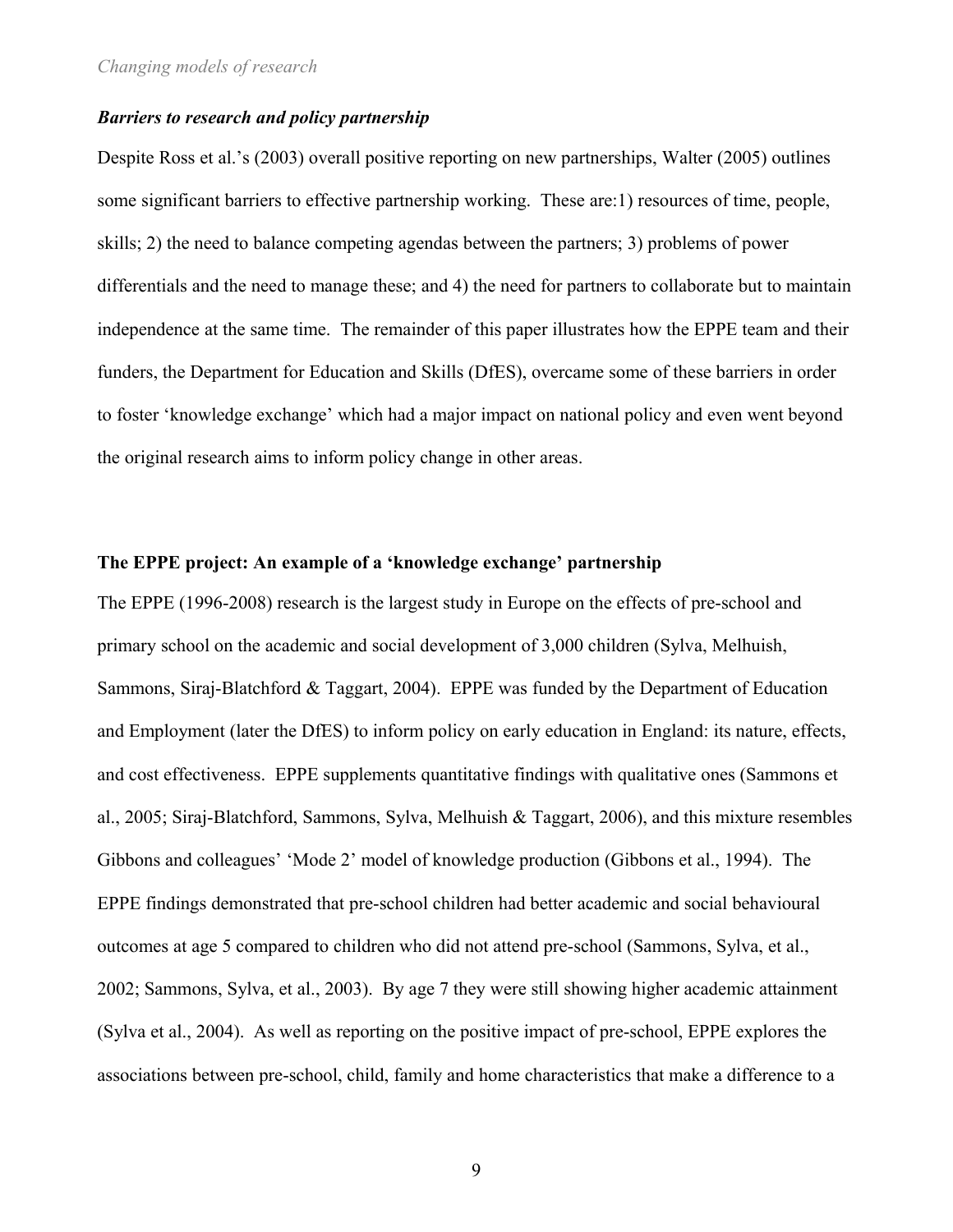child's life chances. Their findings on the importance of the home learning environment, in particular, have broken new ground (The Equalities Review, 2006). EPPE also identified effective practice and staffing.

## *How the EPPE partnership works on the ground to overcome barriers*

From the earliest days of the study EPPE researchers worked in partnership with the policy-makers. In the Ross et al. (2003) typology EPPE operated with *integral partners* most of the time and with *responsive partners* the rest. Partnerships with policy-makers are not easy: the barriers described by Walter (2005) were encountered and addressed in a variety of ways. The following section of this paper addresses how these barriers were overcome while pointing to specific strategies that foster an environment that supports the use of research findings to inform and assist policy development. It is argued that the 'knowledge-exchange' partnership facilitated the direct use of EPPE findings in formulating policy.

**Barrier 1: Resources of time, people, skills.** The EPPE research is longitudinal, combines qualitative and quantitative methodologies, involves individual assessments of approximately 3,000 young children across the country, has repeated assessment time points, colleted data from families/pre-school/school settings, and tracks and maintains the whereabouts of a very mobile population. During the pre-school phase the project employed 30 researchers. Any one element of this research would require good management but the combination of all of these make EPPE a challenge for management and resourcing.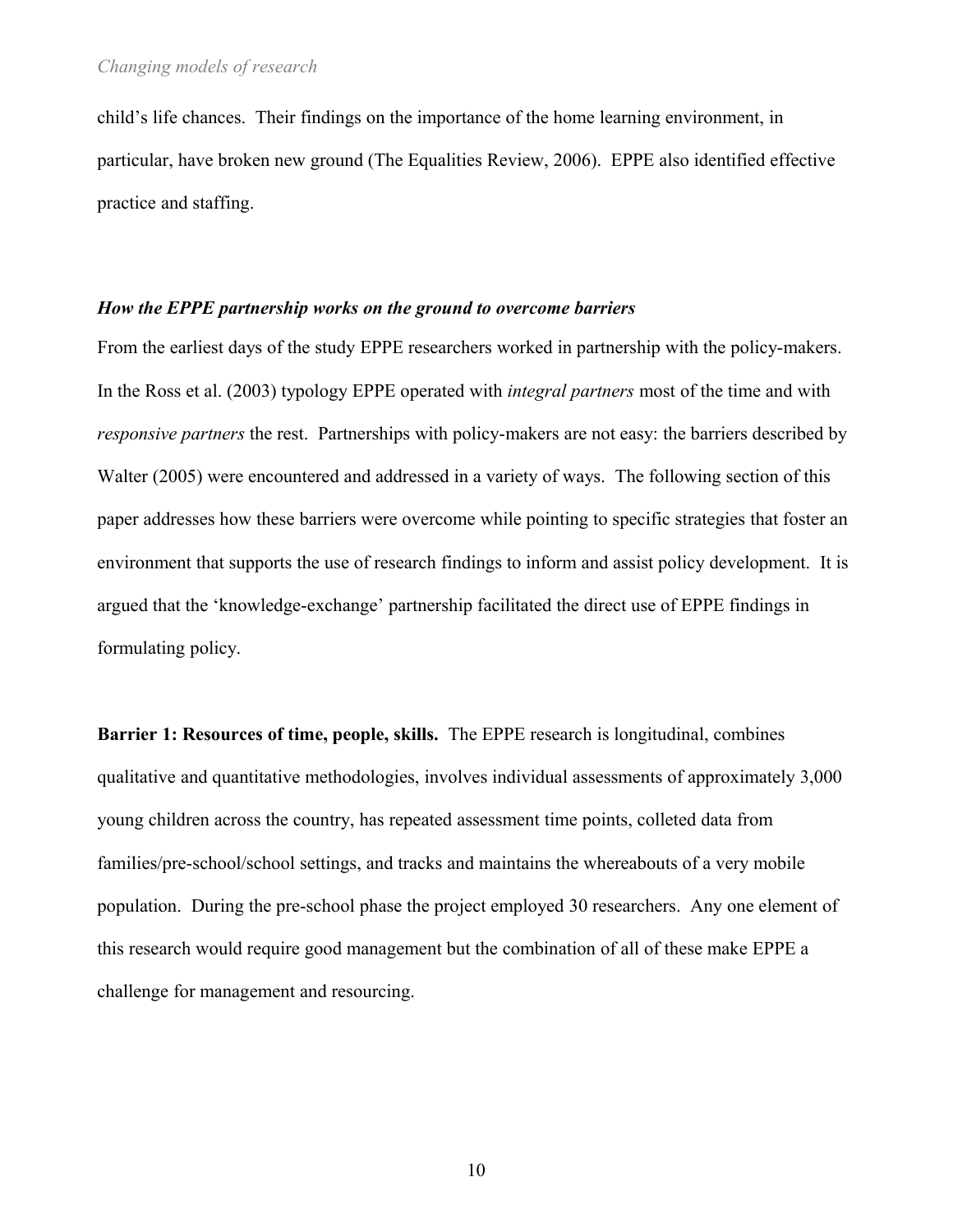From the onset the research team and the DfES had very clear lines of management, delegation and lines of communication, not only between themselves but at the interface of the two partners. What marks EPPE out from other longitudinal studies is, that despite being a multidisciplinary team who work at a range of institutions, they are a 'real' rather than 'virtual' (internet based) team. The five principal investigators meet 'face-to-face' on a weekly basis, have a strong decision making culture and are task driven. This has been coupled with monthly meetings with policy partners where 'joint and negotiated decision making' takes place. The meetings with policy-makers have a negotiated agenda and 'action point' minutes. This is time-consuming and funders recognised the importance of this by making resources available for this level of co-operation.

Good management is needed if resources are to be used efficiently. The central role of the Research Co-ordinator (and linked operational manager at the DfES) provided an efficient channel for collective communications, and has avoided the misunderstanding that can occur in managing complex agendas across academic and governmental institutions. Supportive organisational structures, created jointly by researchers and policy-makers, allowed two-way exchange of information and efficient collective decision making.

**Barrier 2: The need to balance competing agendas between the partners.** In its baldest form, the EPPE researchers' initial agenda was to carry out and report on 'academic' research. This is often at odds with the need for policy-makers for 'instant' findings, transparent (and therefore) simple research methods, and findings that lend themselves to 'sound bites'. The EPPE team attempted to square this circle in two ways: the publication of technical papers summarising details of methods for an academic audience, and (2) resources adequate for scientific rigour *in addition to* time-consuming collaboration and dissemination of policy-oriented briefs.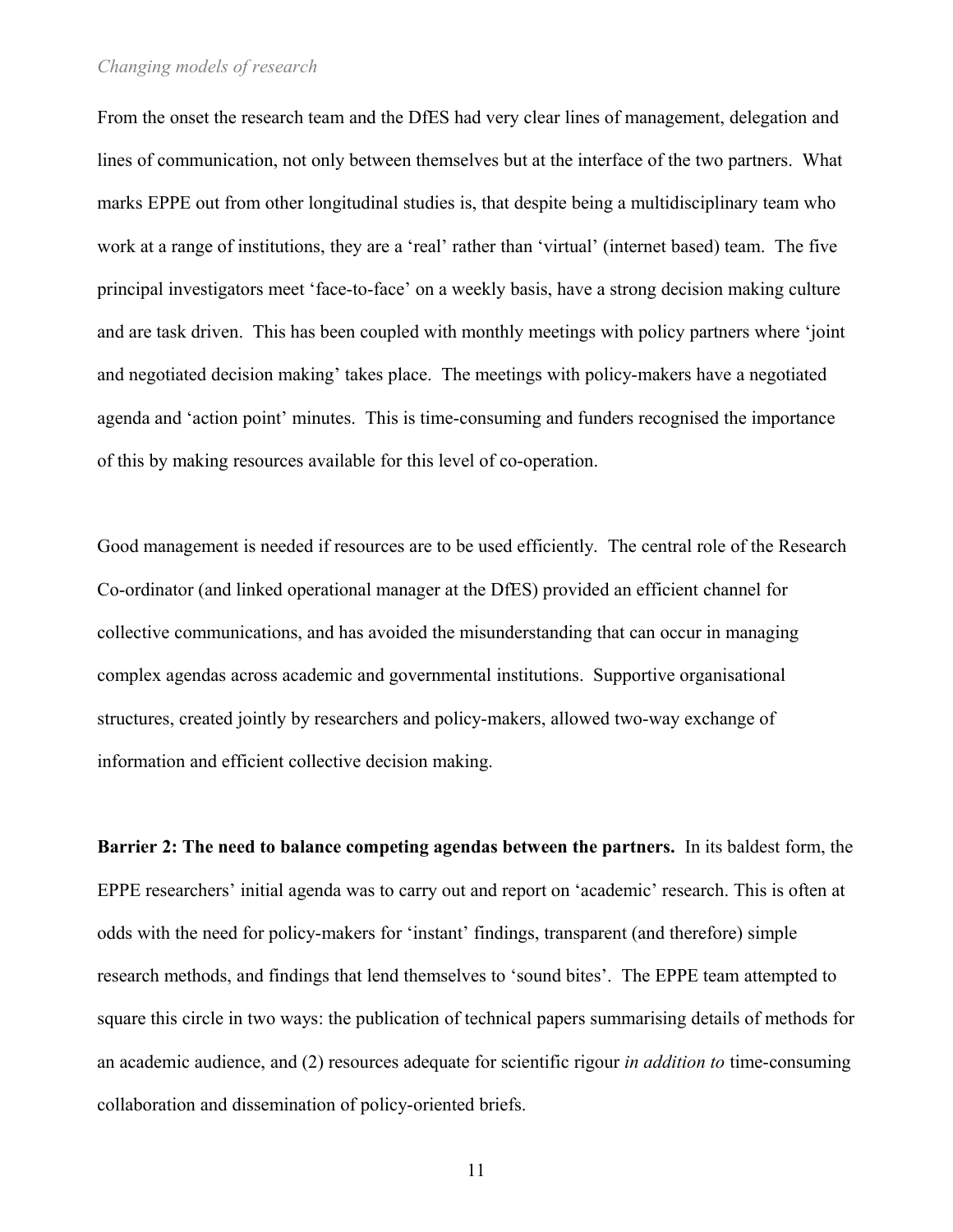An example of 'adequate funds' may be useful. Although the overall design was agreed early in the research cycle, major modifications to sampling, assessment instruments and analyses were made as the study progressed in order to be responsive to emerging policies. For example, 18 months after the start of the project it became clear that integrated provision and 'enhanced' nursery schools were going to feature in policy, something not originally anticipated in the sampling. The EPPE Steering Committee worked with the researchers to expand the original sample, enabling the researchers to recruit an additional 800 children from these providers. One year later, the researchers carried out new analyses of early care before 3 years, something not originally anticipated. In these cases the researchers accepted additional work in the research but negotiated additional funds to answer emerging policy questions that were not in the original contract.

**Barrier 3: Problems of power differentials and the need to manage these.** Nowhere is the power differential in the funder/researcher partnership more evident than in the 'ownership' of findings and their dissemination. Over the period of the research, although the researchers were responsible for scientific integrity in all phases of the research cycle (the epistemic dimension referred to in the Furlong & Oancea paper), there was shared ownership of the findings because of regular and joint review of fieldwork and analysis. The DfES helped the research team 'keep up-to-date and relevant' through challenging review and interpretation. This often generated further policy questions from a wide range of government departments, which then led to additional analyses (see the economic dimension and 'value for money' discussion in Furlong & Oancea, in press, this volume). The policy-maker partners helped the team to make research findings crystal clear to a range of stakeholders. The power differential between the policy-makers (with the money and the power) and the research team (with the expertise) was ameliorated through a culture of mutual respect, fostered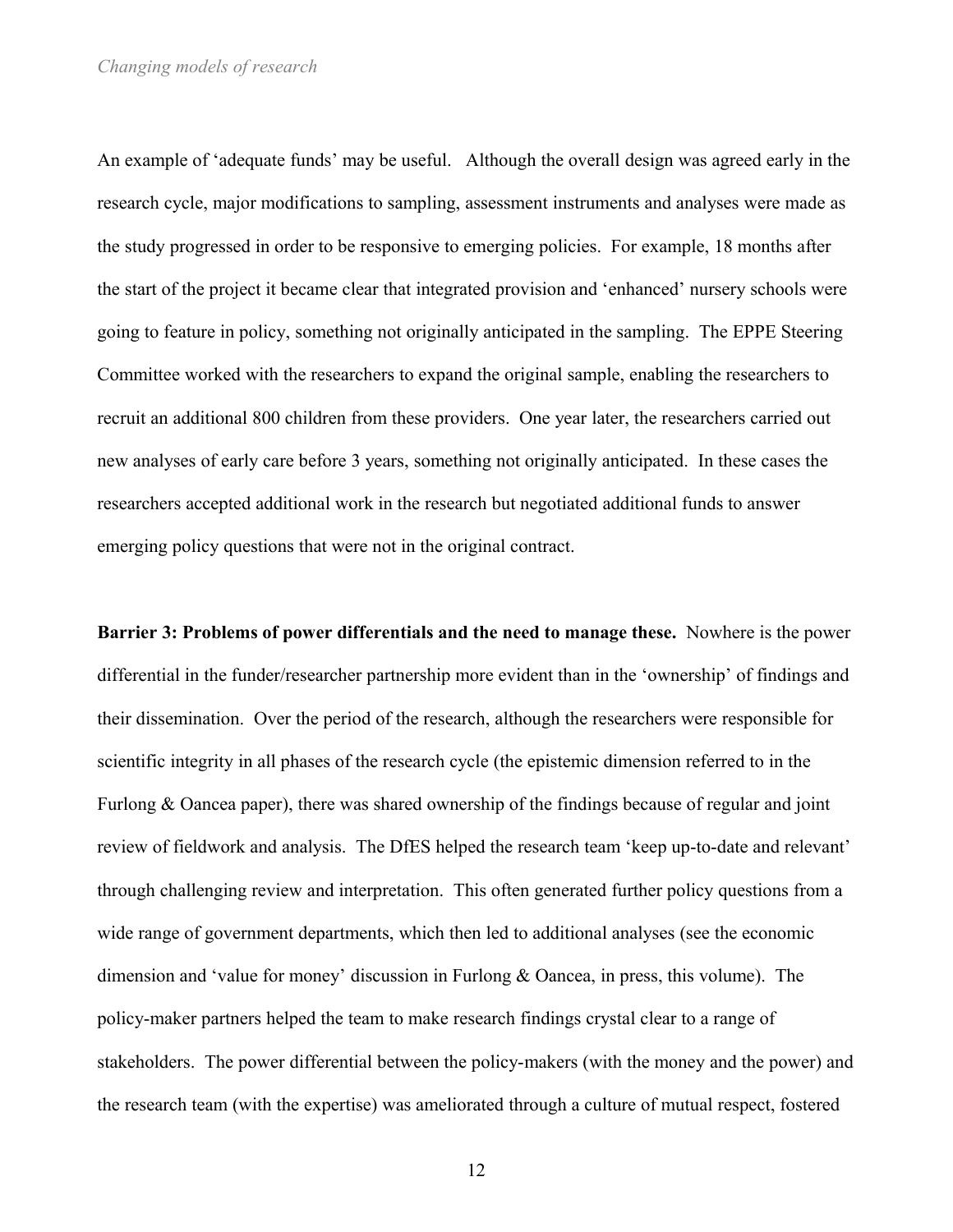by a clear understanding of individual roles and responsibilities. A strong partnership was evident in the dissemination of findings through joint Ministerial Briefings and press launches for the public.

There is a separate 'power' agenda however that needs to be recognised in the structures associated with policy making across 'joined up' departments. Competing needs between different government departments (DfES funders, The Treasury, The Cabinet Office) require a high degree of 'joined-up' thinking and a flexible approach to the timetabling of research activities. Many government departments suggested research agendas to the EPPE team and their needs and timetables had to be prioritised with the policy partners.

**Barrier 4: The need for partners to collaborate but to maintain independence at the same time.** The knowledge exchange mode of working between researcher and policy-makers can only be successful where each party maintains its own independence. The relationship can never be so 'cosy' as to jeopardise the integrity of the methods and interpretation. EPPE has experienced the need to adopt the position of truly 'independent' researchers, particularly in cases in which research findings did not fit comfortably with current policy. In the expansion of early years services to children younger than 3 years, EPPE reported some negative findings on early (and high hours) group care for a small number of young children. Although this led to some negative publicity for the government's expansion of child care, it did highlight the need for a better understanding of what constitutes 'quality' care for babies in pre-school settings. The researchers joined the government officials in 'managing' publication of findings. There was never an attempt to 'gag' the researchers.

Maintaining the impartiality of the EPPE research has required strong academic representation on the Steering Committee. In addition EPPE findings have been peer reviewed in academic publications.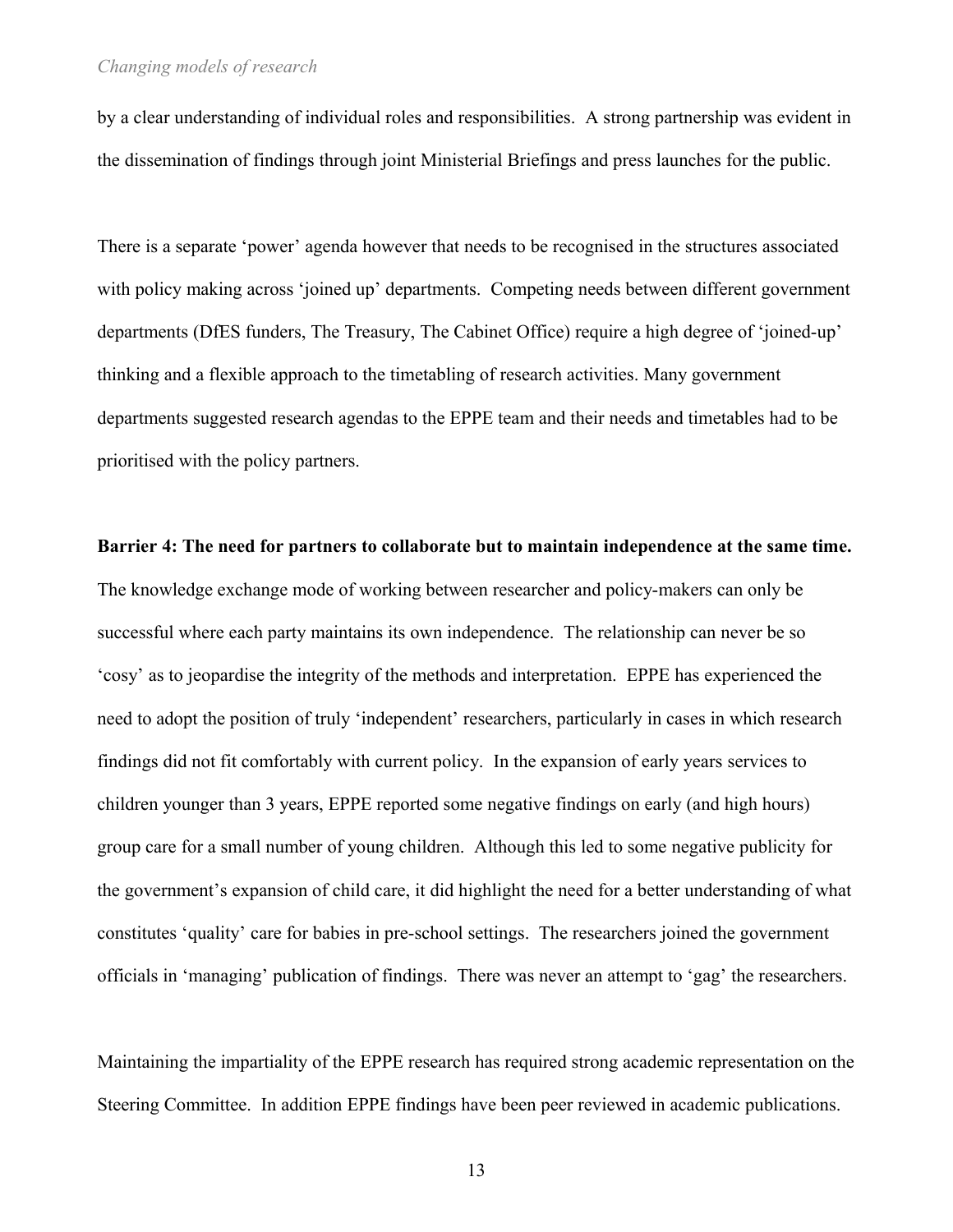The quality of the administration of the research has also been scrutinised though DfES review and audit, leading sometimes to improvements.

# *The policy impact of the EPPE research findings*

EPPE had an acknowledged impact on policy (*Inter-departmental Childcare Review*, 2002; *Every Child Matters* [HM Treasury], 2003; DfES, 2004, 2005; HM Treasury, 2007). *The Children Act* (2004) refers to EPPE in many places, especially those setting forth the case of expanded services for young children and their families. The 'Policy Review of Children and Young People' (HM Treasury, 2007, p. 10) cites EPPE as the basis for many government services. Government guidance documents for teaching staff cite evidence of the EPPE findings as rationale for practice shifts, for example, the Sure Start *Code of Practice* (Sure Start, 2006). 'The EPPE study provides essential evidence which now underpins the work of the Sure Start Unit' (Head of Communications, Sure Start, DfES, 2003).

Two further examples of EPPE impact relate to the *early identification* of children with Special Educational Needs and *effective early years pedagogy*. These topics were part of 'add on' studies in which the EPPE researchers interrogated existing data (and sometimes collected new data) to produce two substantive add-on studies: The Early Transitions and Special Educational Needs (EYTSEN) Study (Sammons, Smees, et al, 2002; Sammons, Taggart et al., 2003a, 2003b; Sammons et al., 2004; Taggart et al., 2004, 2006) and the Researching Effective Pedagogy in the Early Years (REPEY) study (Siraj-Blatchford, Sylva, Muttock, Gilden & Bell, 2002; Siraj-Blatchford et al., 2003). The findings of these two 'add on' studies have informed policy and practice related to SEN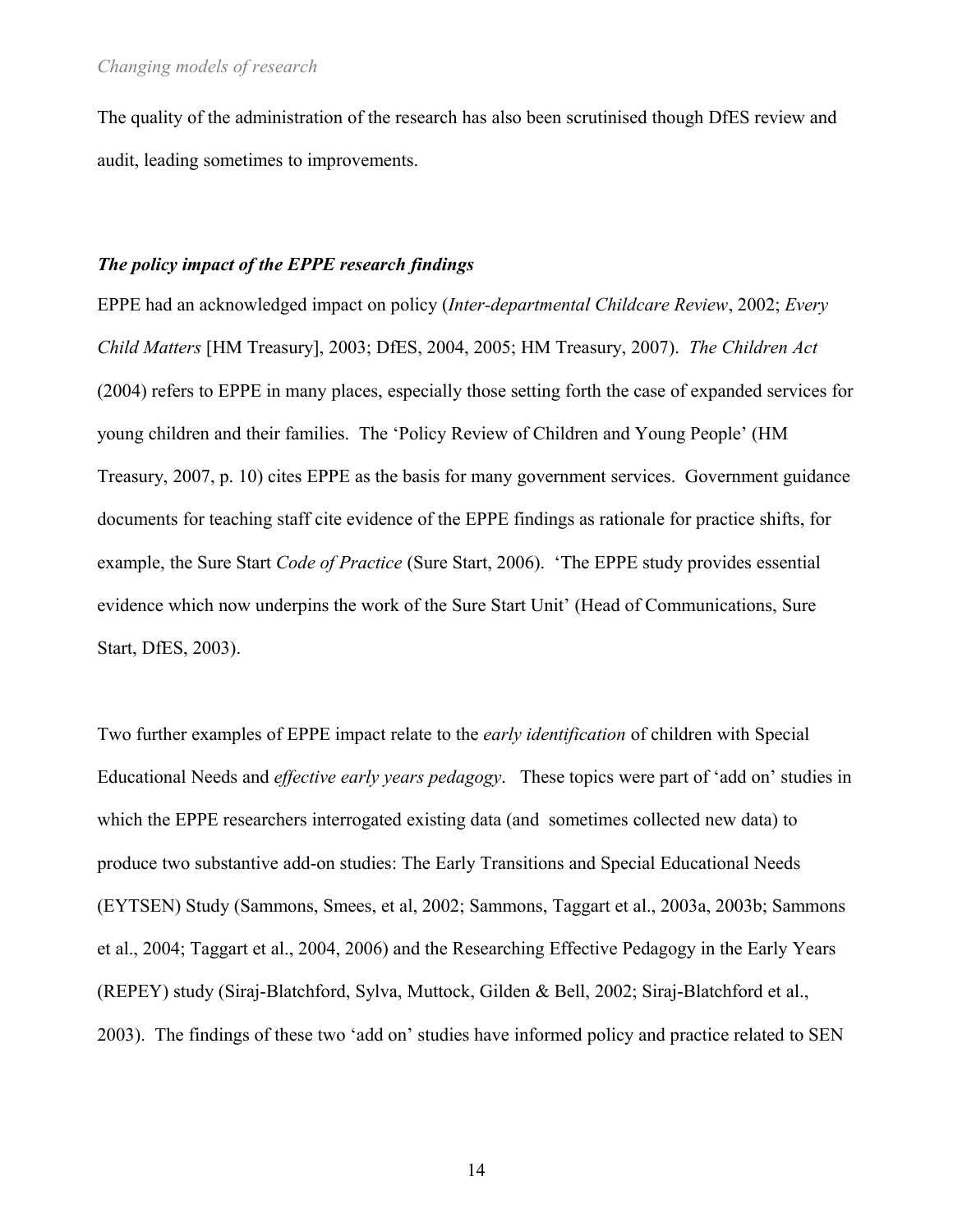in the Early Years and pedagogy in the Foundation Stage. Again, the add-on studies were not part of the original contract but emerged in response to policy needs.

In addition to reporting research evidence to DfES policy teams, EPPE offered policy advice to other arms of government: Qualifications and Curriculum Authority (formulation of the Curriculum Guidance for the Foundation Stage and Foundation Stage Profile); Parliamentary enquiries (House of Commons, 2000, 2004; Scottish Parliamentary Enquiry and Welsh Assembly); and to a range of Ministers and governmental departments (e.g., The Cabinet Office, The Department for Work and Pensions, The Paymaster General, The Chancellor of the Exchequer, Number 10 Delivery Unit, The Equalities Review, and the Secretary of State for Health, as well as a succession of Education Ministers). While advising the Treasury Cross Departmental Spending Reviews about the benefits of different forms of educational provision, the Treasury team prompted new statistical analyses that have enriched the findings (see Sylva et al., 2004, Appendix B). This is an example of policymaking partners enhancing the scientific scope of the study. A wide range of non-governmental policy documents cite the evidence from EPPE (Social Market Foundation, 2005; The Liberal Democrats, 2003).

## *Why did EPPE have an impact on policy?*

It has been argued that the major impact of EPPE on policy was made possible through its 'knowledge exchange' partnership. By replacing linear models with those of 'knowledge exchange', EPPE has contributed to the 'transformational policy change' (Sylva & Pugh, 2005) related to child care and education in the period 1997-2006. Sylva and Pugh (2005) suggest one reason for the large impact of the EPPE project: 'the research points to the separate and significant influence of (pre-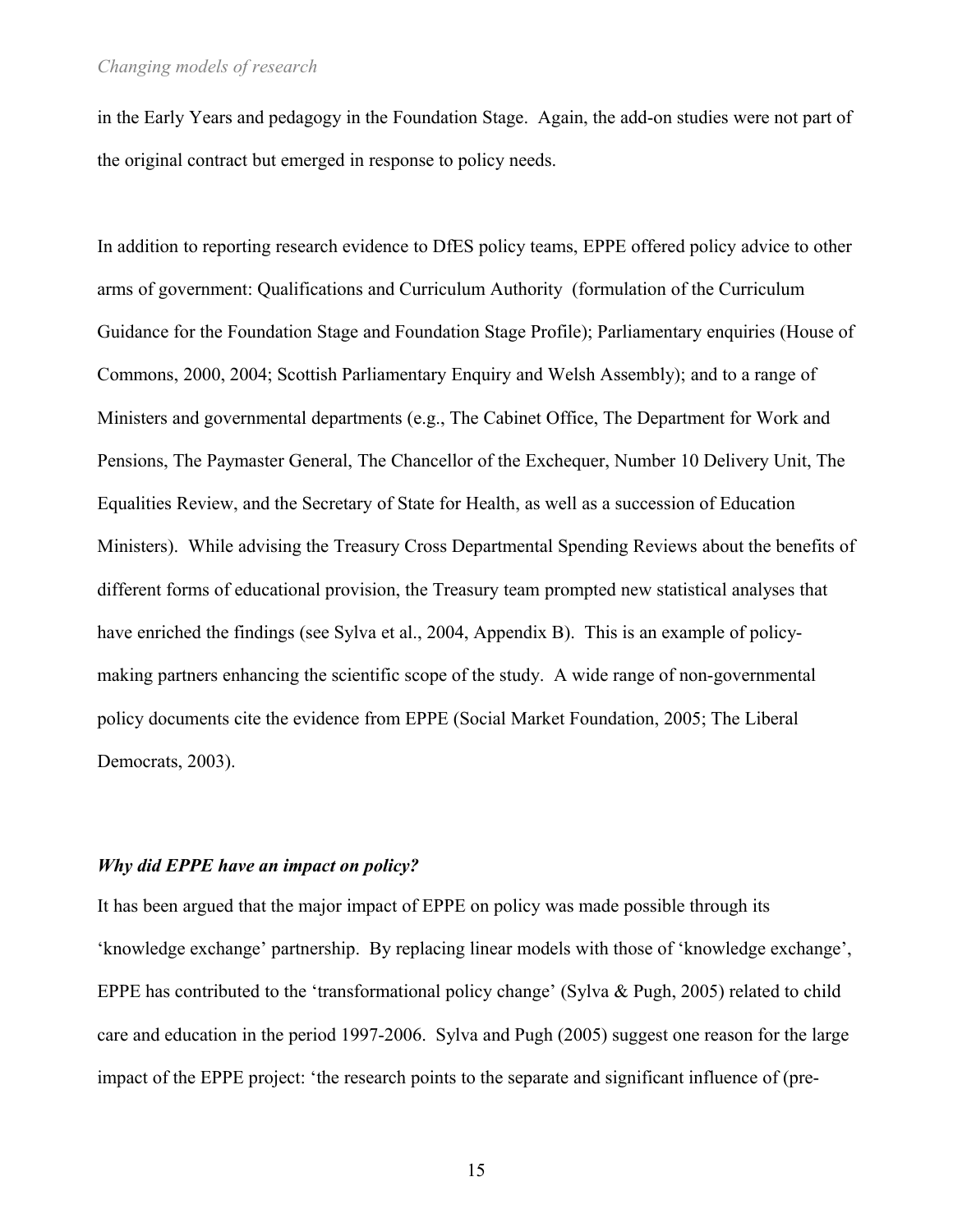school and) the home learning environment. These aspects, quality and quantity of pre-school and home learning environment, are more susceptible to change through policy initiatives than family characteristics such as SES. Early childhood services are a powerful lever in reducing inequalities and the government used this message in 1999-2004 as a rationale for policy.' EPPE's research findings about families became more important over time. The findings on the family emerged because EPPE was a basic research project with a broad conceptual and methodological underpinning. Because the research was not focused exclusively on 'what works best in education?' (Humes & Bryce 2001), the data were rich enough to draw conclusions about families as well as schools.

EPPE had an impact not only on the universal provision of education and care for all three and four year olds but also on a host of targeted social exclusion/inclusion initiatives. EPPE has informed policy because its findings are large scale and broadly representative (3,000 children and families), longitudinal (between 3 and age 11), and based on 'value added' methods that established the measurable contribution of pre-school education to children's academic and social/behavioural development. It could be argued that the EPPE research was 'pushing on an open door' in policy development in that its findings coincided with the need to develop early years education and care. While the time was ripe for major reforms to this non-statutory sector, the counterargument is that without this research evidence base, the extent and speed of the reform (made possible by the Treasury) would have been precarious. Because this research study was based on a knowledge exchange partnership between policy-makers and researchers, the policy teams were well informed about the findings and could use their details in shaping policy. This assured joint reporting to the public and confidence on the part of the architects of emerging policy.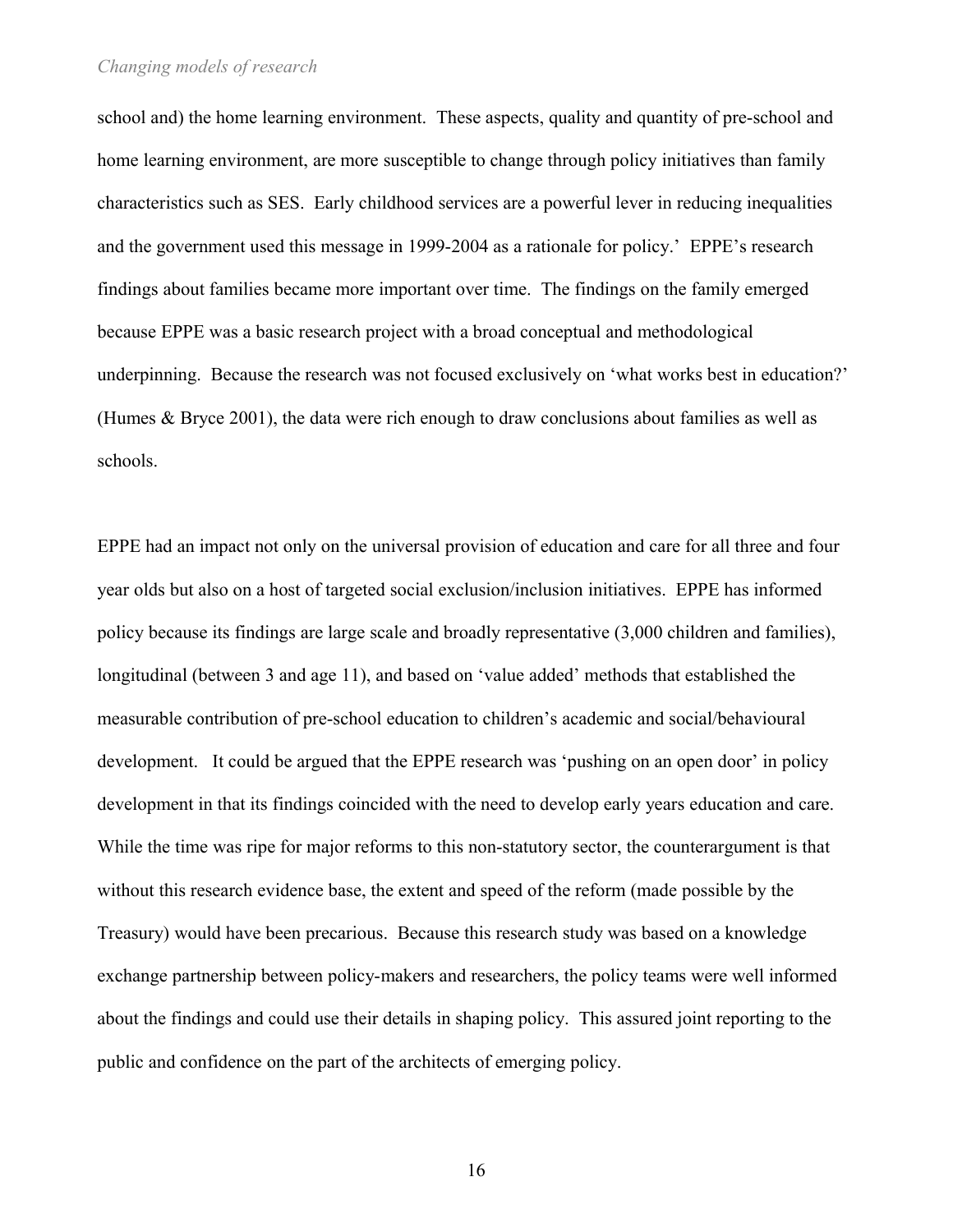#### **A Coda: Applying the Furlong and Oancea assessment framework**

This paper has argued that the EPPE study is a new form of partnership between researchers and policy-makers in England. How applicable is the Furlong and Oancea assessment framework (in press, this volume) to it? Some of its four dimensions of quality fit neatly - while others do not. The 'Epistemic' dimension fits EPPE quite well, although much of what the EPPE researchers consider important is hidden in what Furlong and Oancea call 'paradigm-dependent criteria'. The 'Capacity development' strand will be difficult to apply to this study because much information related to it is shrouded in the confidential operation of government. Details of the policy end of the partnership are not available, nor are details of deliberations higher up in government. Moreover it will be difficult to assess EPPE in terms of the personal growth of the partners; this dimension may be more relevant for research in which practitioners play a major role. Perhaps 'Capacity development' as a quality dimension is more relevant to a Research Assessment Exercise (RAE) model of assessment in the UK rather than a global and scientific one. Certain elements of the 'Technological' dimension are relevant to EPPE, especially those related to impact on policy or timeliness. However it will take years to establish the impact on learners and institutions because the scale of potential impact is vast and the effects of new programmes on children and families will take a decade to establish. Finally within the 'Economic' dimension, cost and auditability might be assessed for EPPE but marketability seems inappropriate when assessing a national research project funded by the government.

Applying the Furlong and Oancea framework to the EPPE research suggests that some aspects of it are more relevant to practitioner-based research than to other kinds; for example, 'collaboration', 'reflexivity' and 'personal growth' may be more important in small-scale, practitioner-based research than in large scale, quantitative studies. We hope that the framework evolves so that it is easily applicable to a broad range of research. The relative importance of each dimension and the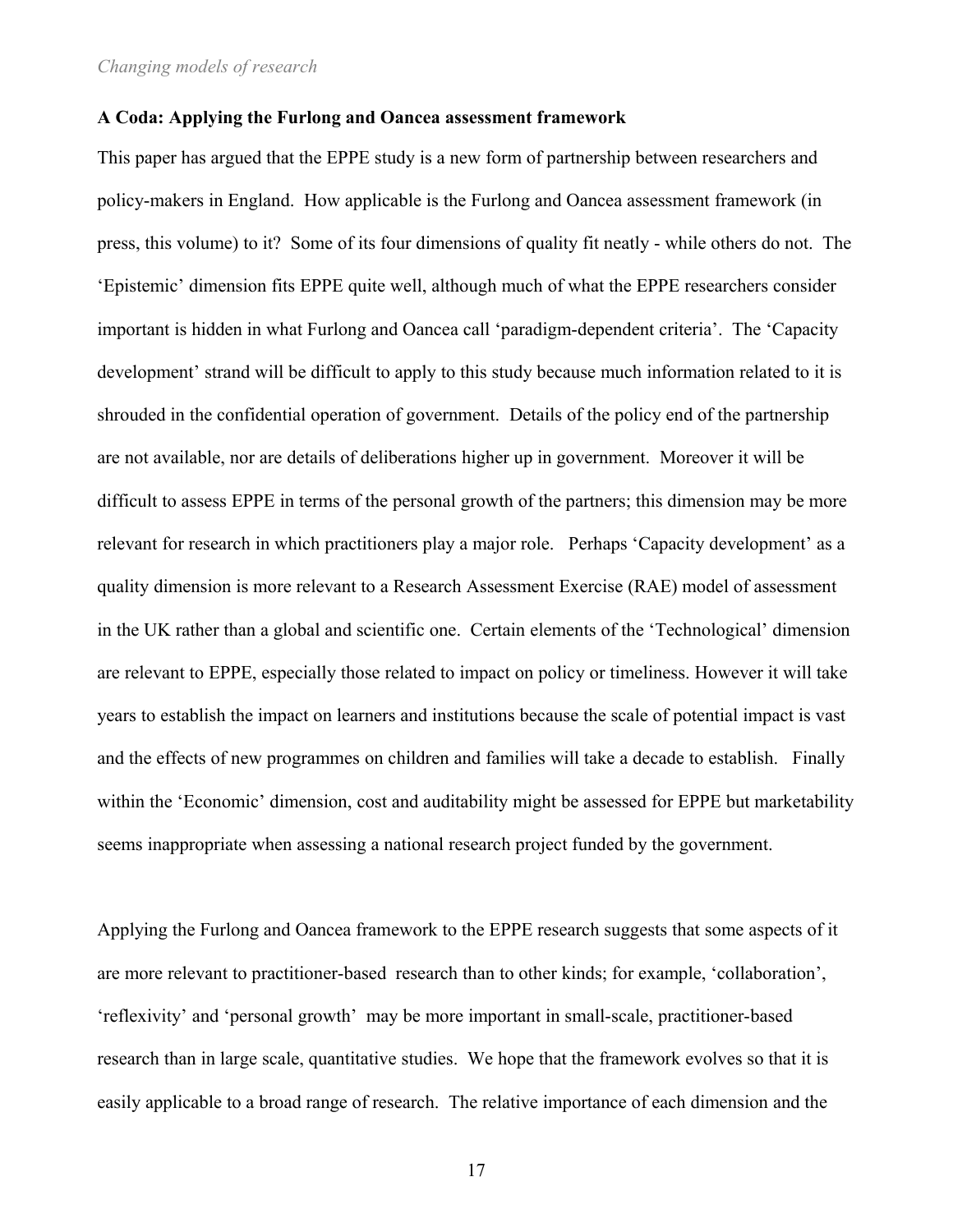weighting of criteria across the framework will need to vary when assessing different kinds of

research.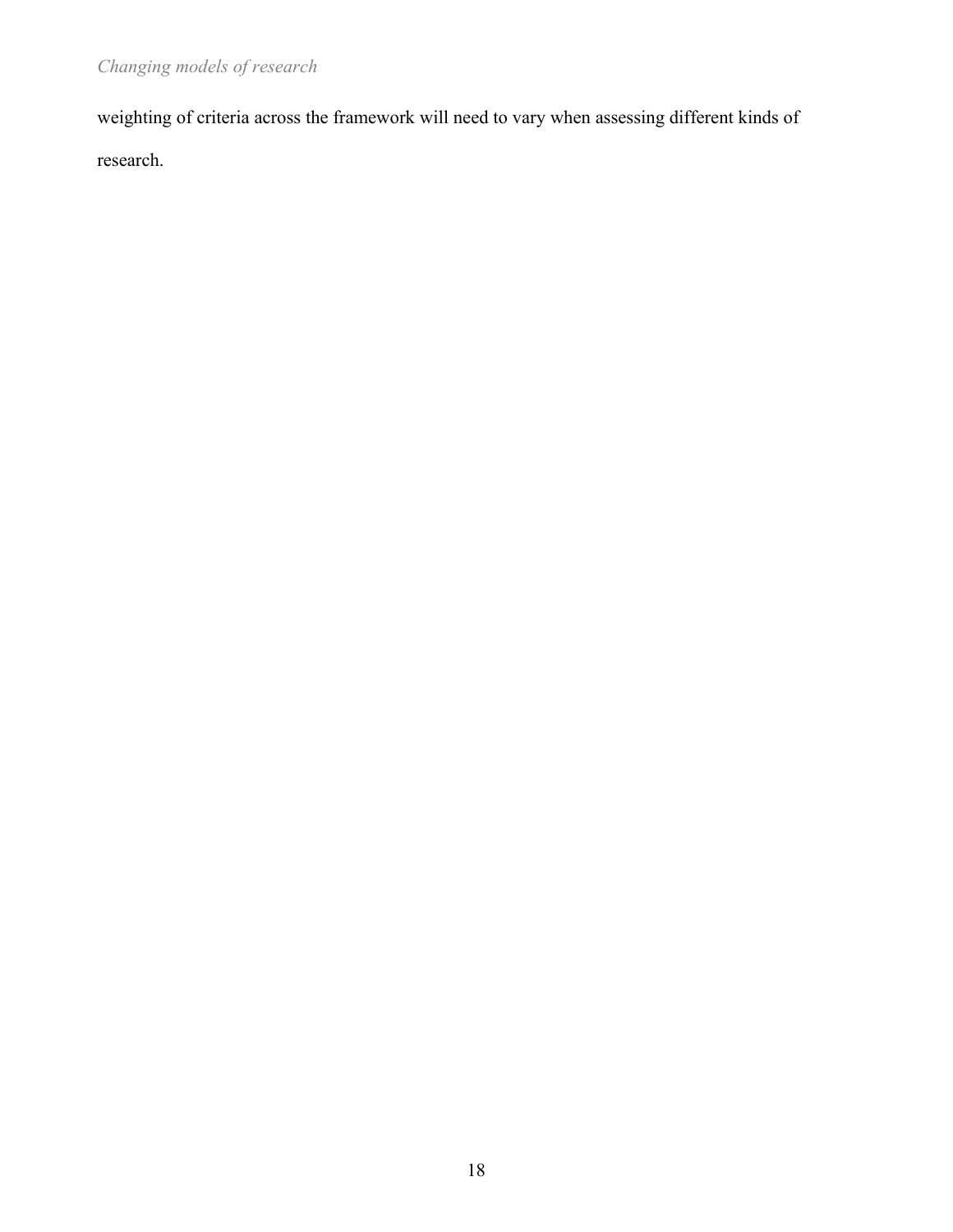# **Acknowledgements**

The EPPE research was funded by the DfES in the period 1996-2008. We are grateful to all the children, families and education staff who helped us. We are also grateful to the many fieldworkers on the project who assessed children, interviewed families and staff, and carried out systematic observations of practice. We also applaud the major work of the analysis team. However, most important of all, we acknowledge the major contribution of our policy partners in government. (You know who you are!)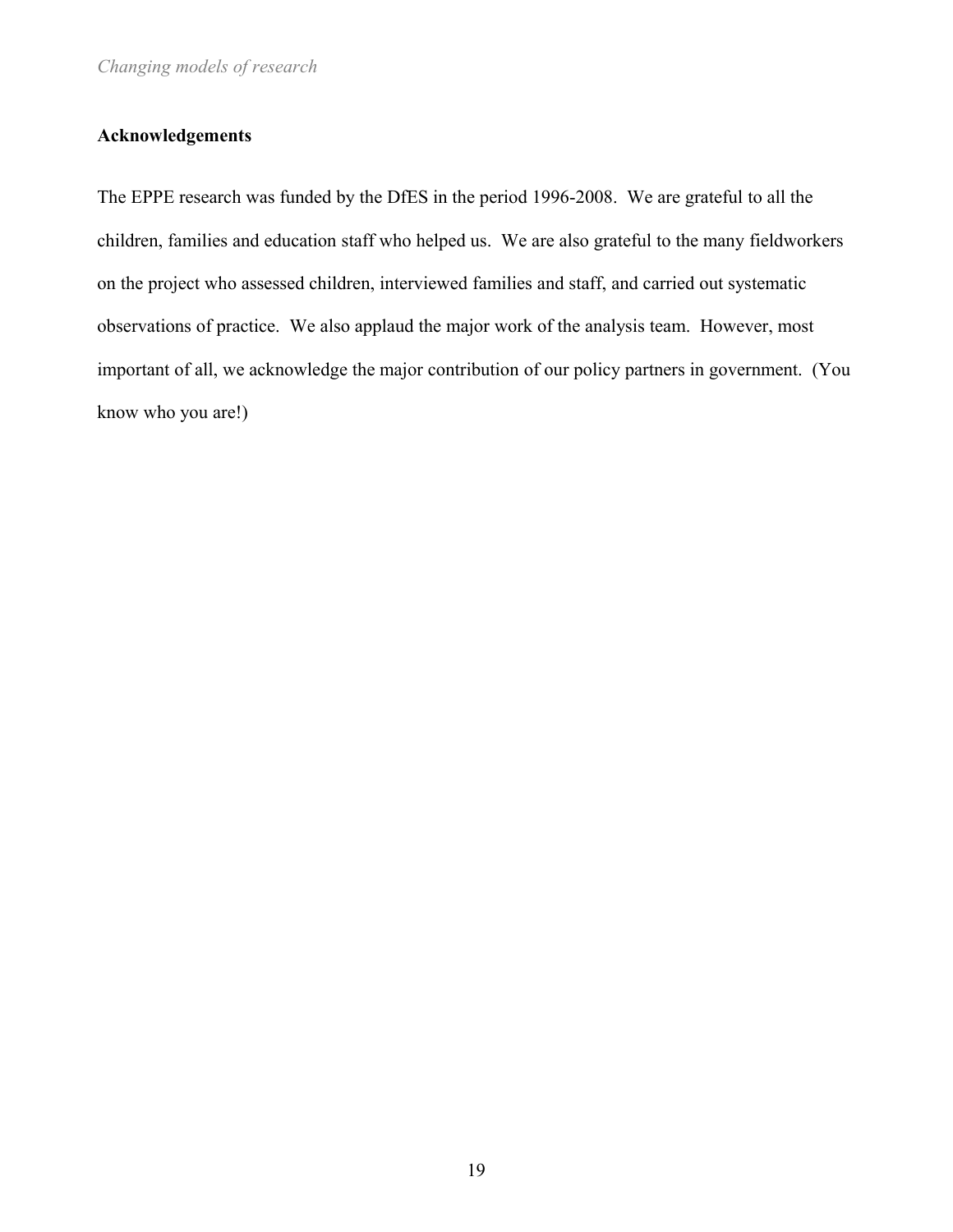## **References**

Cabinet Office (1999). *Modernising government white paper*. London: HMSO.

- Canadian Health Services Research Foundation (CHSRF; 2007). *Glossary of knowledge exchange terms as used by the foundation.* Available online at: [http://www.chsrf.ca/home\\_e.php](http://www.chsrf.ca/home_e.php) (accessed 30 November 2006).
- *The Children Act* (2004). HMSO, London.
- Davies, H. T. O., Nutley, S. M. & Smith, P. C. (1999). What works? The role of evidence in public sector policy and practice. *Public Money & Management*, *19*, 3-5.
- Davies, H. T. O., Nutley, S. M. & Smith, P. C. (Eds.). (2000). *What works? Evidence-based policy and practice in public services*. Bristol: The Policy Press.
- DfES (2004). *Ten Year Childcare Strategy, Choice for parents, the best start for children*. DfES London.
- DfES (2005). *Primary National Strategy. KEEP: Key Elements of Effective Practice*. London: Her Majesty's Stationary Office. Retrieved May 21, 2005, from The Standards Site: [http://www.standards.dfes.gov.uk/primary/publications/foundation\\_stage/keep/pns\\_fs120105](http://www.standards.dfes.gov.uk/primary/publications/foundation_stage/keep/pns_fs120105keep.pdf) [keep.pdf](http://www.standards.dfes.gov.uk/primary/publications/foundation_stage/keep/pns_fs120105keep.pdf)
- The Equalities Review (2006). *The Equalities Review*. Available online at: <http://www.theequalitiesreview.org.uk/>(accessed 30 November 2006).
- Feuer, M. & Smith, M. (2004). *Toward Continuous Improvement of Research for Education Policy and Practice*. Report for the National Educational Research Forum. NERF, January 2004.
- Fitz-Gibbon, C. T. (1999). Education: high potential not realised. *Public Money & Management*, *19*, 33-40.
- Furlong, J. & Oancea, A. (in press). Assessing quality in applies and practice-based research in education: a framework for discussion. *Research Papers in Education*, this volume.
- Gibbons, M., Limoges, C., Nowotny, H., Schwartzman, S., Scott, P. & Trow, M. (1994). *The New Production of Knowledge: the dynamics of science and research in contemporary societies.* Sage.
- Golden-Biddle, K., Reay, T., Petz, S., Witt, C., Casebeer, A., Pablo, A. & Hinings, C. R. (2003). Toward a communicative perspective of collaborating in research: the case of researcher– decision-maker partnership. *Journal of Health Services Research & Policy*, *8*(Suppl. 2), 20- 25.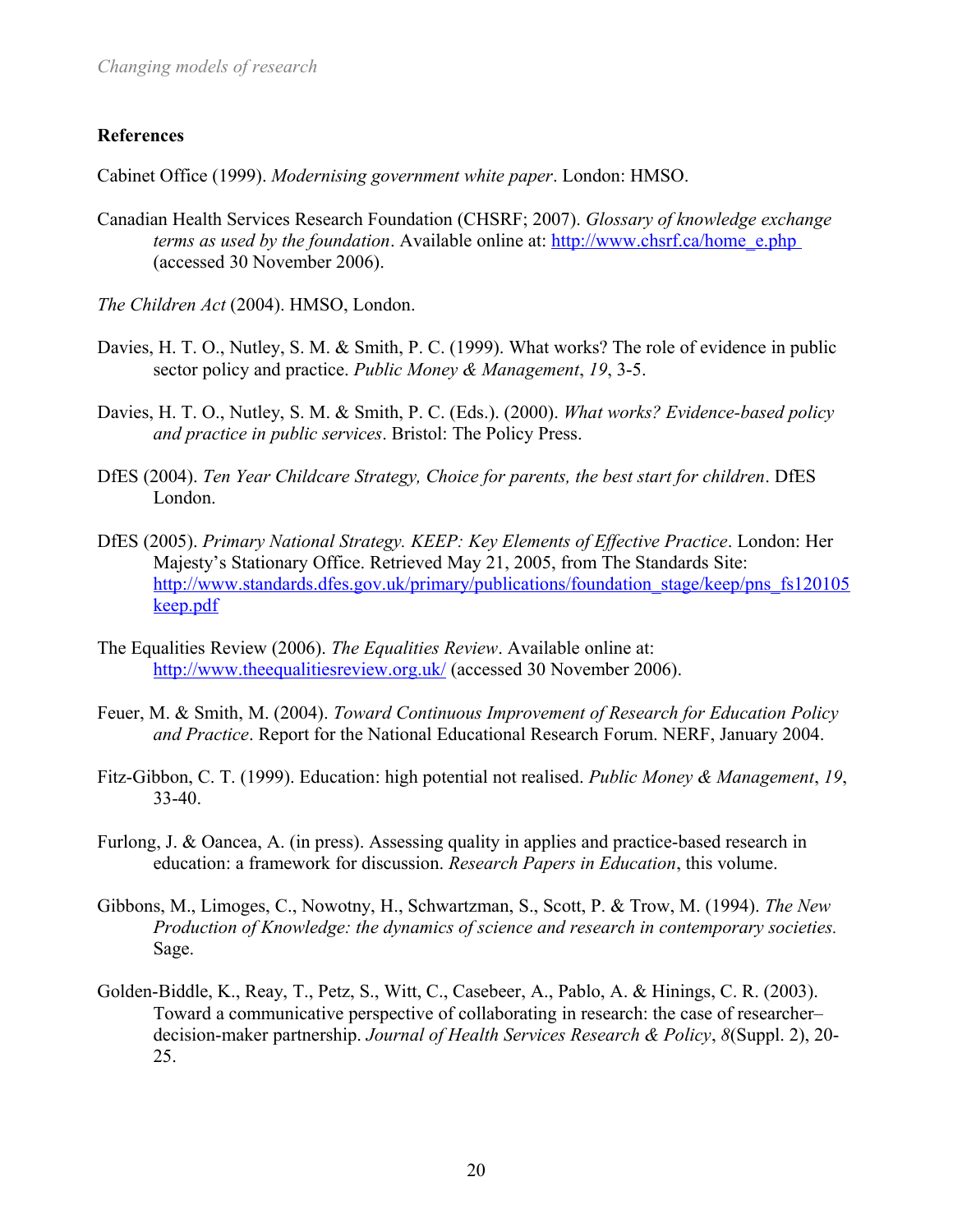- Hargreaves, A. & Reynolds, D. (1989). *Education Policies: Controversies and Critiques, Education Policy Perspectives Series*. The Falmer Press: Lewes.
- Hillage, J., Pearson, R., Anderson, A. & Tamkin, P. (1998). *Excellence in Research on Schools.* London: DfES ('The Hillage Report').
- HM Treasury (2007). *Policy review of children and young people: A discussion paper.* London: Her Majesty's Stationary Office.
- HM Treasury (2003). *Every Child Matters green paper.* London: The Stationary Office. Retrieved September 12, 2004, from Every Child Matters Web site: [http://www.everychildmatters.gov.uk/\\_files/EBE7EEAC90382663E0D5BBF24C99A7AC.pd](http://www.everychildmatters.gov.uk/_files/EBE7EEAC90382663E0D5BBF24C99A7AC.pdf) [f](http://www.everychildmatters.gov.uk/_files/EBE7EEAC90382663E0D5BBF24C99A7AC.pdf)
- House of Commons (2000). *Education and employment committee. Early* years. London: The Stationary Office.
- House of Commons (2004). *Early years: progress in developing high quality childcare and early education accessible to all*. London: The Stationary Office.
- Huberman, M. (1993). Linking the practitioner and researcher communities for school improvement. *School Effectiveness and School Improvement*, *4*, 1-16.
- Humes, W. & Bryce, T. (2001). *Scholarship, research and the evidential basis of policy development in education.* In British Journal of Educational Studies*,* 49 (3).
- Innvær, S., Vist, G.E., Trommald, M. & Oxman, A. (2002). Health policy-makers' perceptions of their use of evidence: a systematic review*. Journal of Health Services Research and Policy*, *7*, 230-244.
- *Inter-departmental Childcare Review: Delivering for children and families* (2002). DfES/Department for Work and Pensions/HM Treasury/Women and Equalities Unit. London: Strategy Unit Cabinet Office.
- Liberal Democrats (2003). *Early Years Consultation Paper No 65*. London. ISBN 1 85187 6979.
- Macdonald, G. (1999). Evidence-based social care: wheels off the runway? *Public Money & Management*, *19*, 25-32.
- Nutley, S. M., Percy-Smith, J. & Solesbury, W. (2003). *Models of research impact: a cross sector review of literature and practice*. London: Learning and Skills Development Agency (LSDA).
- Ross, S., Lavis, J., Rodriguez, C., Woodside, J. & Denis, J-L. (2003). Partnership experiences: involving decision-makers in the research process. *Journal of Health Services Research Policy*, *8*, 16-34.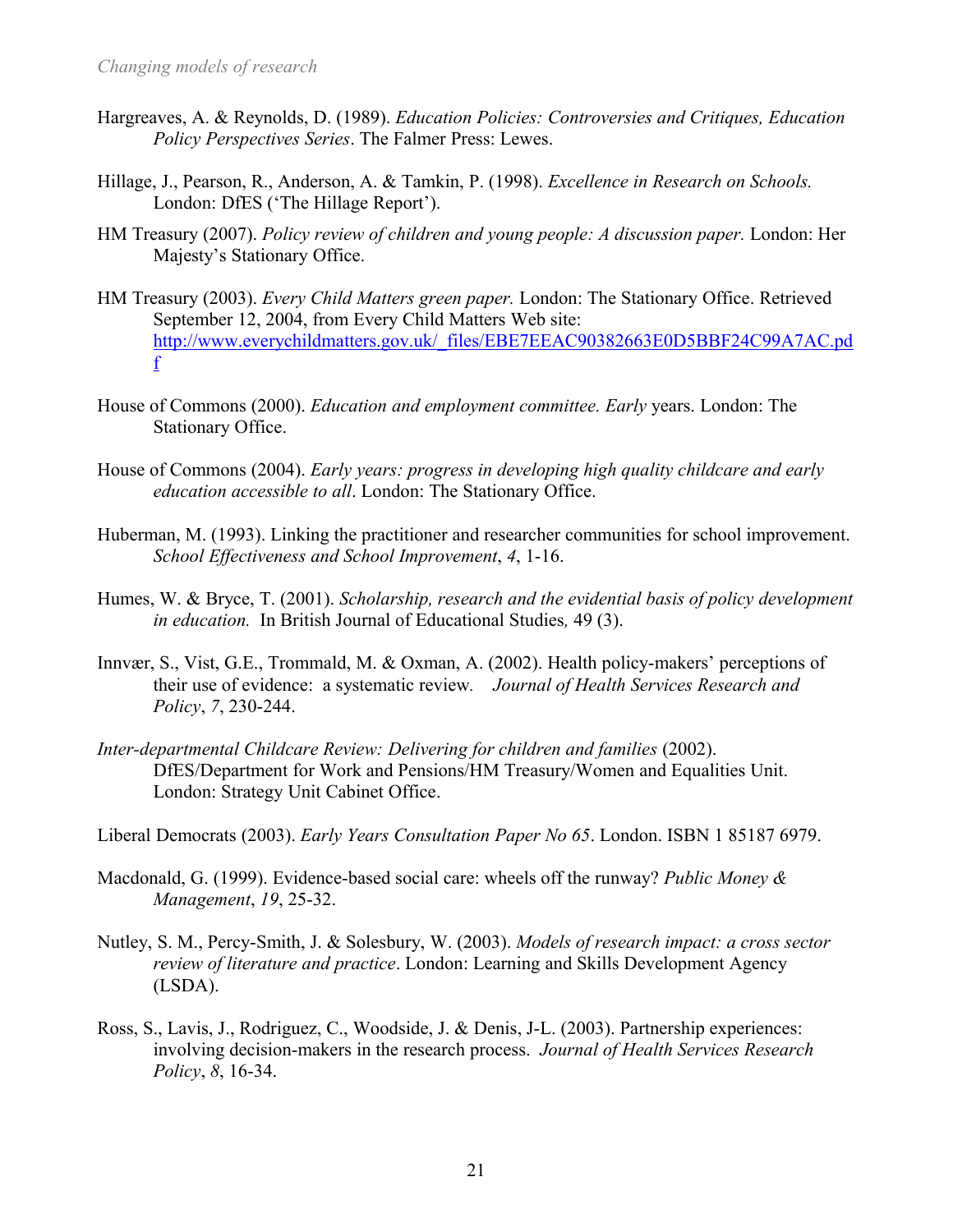- Sammons, P., Sylva, K., Melhuish, E. C., Siraj-Blatchford, I., Taggart, B. & Elliot, K. (2002). *The Effective Provision of Pre-School Education (EPPE) Project: Technical Paper 8a - Measuring the Impact of Pre-School on Children's Cognitive Progress over the Pre-School Period*. London: DfES / Institute of Education, University of London.
- Sammons, P., Smees, R., Taggart, B., Sylva, K., Melhuish, E. C., Siraj-Blatchford, I. & Elliot, K. (2002). *The Early Years Transition and Special Educational Needs (EYTSEN) Project: Technical Paper 1 - Special Needs Across the Pre-School Period*. London: DfES / Institute of Education, University of London.
- Sammons, P., Sylva, K., Melhuish, E. C., Siraj-Blatchford, I., Taggart, B. & Elliot, K. (2003). *The Effective Provision of Pre-School Education (EPPE) Project: Technical Paper 8b - Measuring the Impact of Pre-School on Children's Social/Behavioral Development over the Pre-School Period*. London: DfES / Institute of Education, University of London.
- Sammons, P., Taggart, B., Smees, R., Sylva, K., Melhuish, E., Siraj-Blatchford, I. & Elliot, K. (2003a). *The Early Years Transition and Special Educational Needs (EYTSEN) Project. DfES Research Brief No 431 June 2003*. London: DfES Publications.
- Sammons, P., Taggart, B., Smees, R., Sylva, K., Melhuish, E., Siraj-Blatchford, I. & Elliot, K. (2003b). *The Early Years Transition and Special Educational Needs (EYTSEN) Project - DFES Research Report 431*. Nottingham: Queens Press.
- Sammons, P., Smees, R., Taggart, B., Sylva, K., Melhuish, E. C., Siraj-Blatchford, I. & Elliot, K. (2004). *The Early Years Transitions and Special Educational Needs (EYTSEN) Project: Technical Paper 2 - Special Educational Needs in the Early Primary Years: Primary school entry up to the end of Year 1*. London: DfES / Institute of Education, University of London.
- Sammons, P., Siraj-Blatchford, I., Sylva, K., Melhuish, E., Taggart, B. & Elliot, K. (2005). Investigating the Effects of Pre-school Provision: Using Mixed methods in the EPPE Research. *International Journal of Social Research Methodology*, 8(3), 207-224.
- Sebba, J. (2000). Using research evidence to reshape practice. *Public Money and Management*, *20*, 8-10.
- Siraj-Blatchford, I., Sammons, P., Sylva, K., Melhuish, E. & Taggart, B. (2006). Educational Research and Evidence-based Policy: The Mixed Method Approach of the EPPE project. *Evaluation and Research in Education*, *19* (2), 63-82.
- Siraj-Blatchford, I., Sylva, K., Muttock, S., Gilden, R. & Bell, D. (2002), *Researching Effective Pedagogy in the Early Years (REPEY): DfES Research Report 356*. London: DfES, HMSO.
- Siraj-Blatchford, I., Sylva, K., Taggart, B., Sammons, P., Melhuish, E. C. & Elliot, K. (2003), *The Effective Provision of Pre-School Education (EPPE) Project: Technical Paper 10 - Intensive Case Studies of Practice across the Foundation Stage, DfES Research Brief No RBX 16-03*. Nottingham: DfES Publications.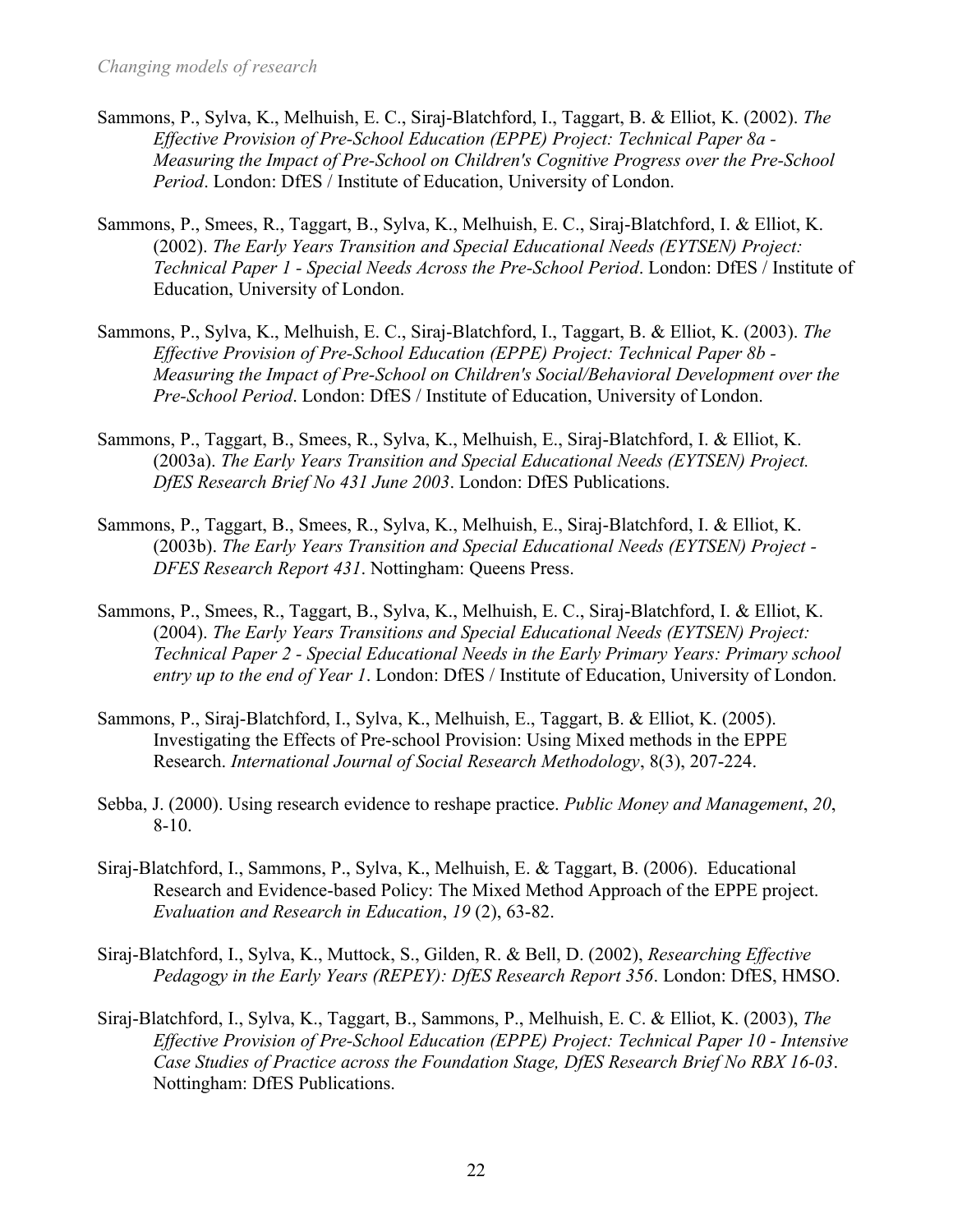- Social Market Foundation (2005). *Too Much, Too Late: Life Chances and Spending on Education and Training*. London: SMF/Esmee Fairbairn. ISBN 1 904899250.
- Strategic Policy Making Team (1999). *Professional policy making for the twenty-first century*. London: The Cabinet Office.
- Sure Start. (2006). *A Code of Practice on the Provision of Free Nursery Education for Three and Four-Year-Olds*. Nottinghamshire: DfES Publications. ISBN 1844786714.
- Sylva, K. & Pugh, G. (2005) Transforming the Early Years in England, *Oxford Review of Education*, *31*, 11 – 27.
- Sylva, K., Melhuish, E. C., Sammons, P., Siraj-Blatchford, I. & Taggart, B. (2004). *The Effective Provision of Pre-School Education (EPPE) Project: Final Report*. London: DfES / Institute of Education, University of London.
- Taggart, B., Sammons, P., Smees, R., Sylva, K., Melhuish, E. C., Siraj-Blatchford, I. & Elliot, K. (2004). *The Early Transition & Special Educational Needs (EYTSEN) Project: Technical Paper 3 - The Parents' Perspective*. London: DfES / Institute of Education, University of London
- Taggart, B., Sammons, P., Smees, R., Sylva, K., Melhuish, E., Siraj-Blatchford, I., Elliot, K. & Lunt, I. (2006). Early Identification of Special Needs and the Definition of 'At Risk': The Early Years Transition and Special Education Needs (EYTSEN) Project. *British Journal of Special Education*, *33*, 40-45.
- Tooley J. (1998). *Educational Research: A Critique*. Ofsted. London: HMSO.
- Walter, I. (2005). *Before and after: The role of providers in shaping the CYP&SC research agenda and using research*. Powerpoint presentation to the Scottish Executive, Edinburgh.
- Walter, I, Davies, H. & Nutley, S. (2003). Increasing research impact through partnerships: evidence from outside health care. *Journal of Health Services Research and Policy*, *8*(Suppl. 2), 58- 61.
- Walter, I., Nutley, S. & Davies, H. (2003). *Research impact: a cross sector review*. Research Unit for Research Utilisation discussion paper. St Andrews: University of St Andrews.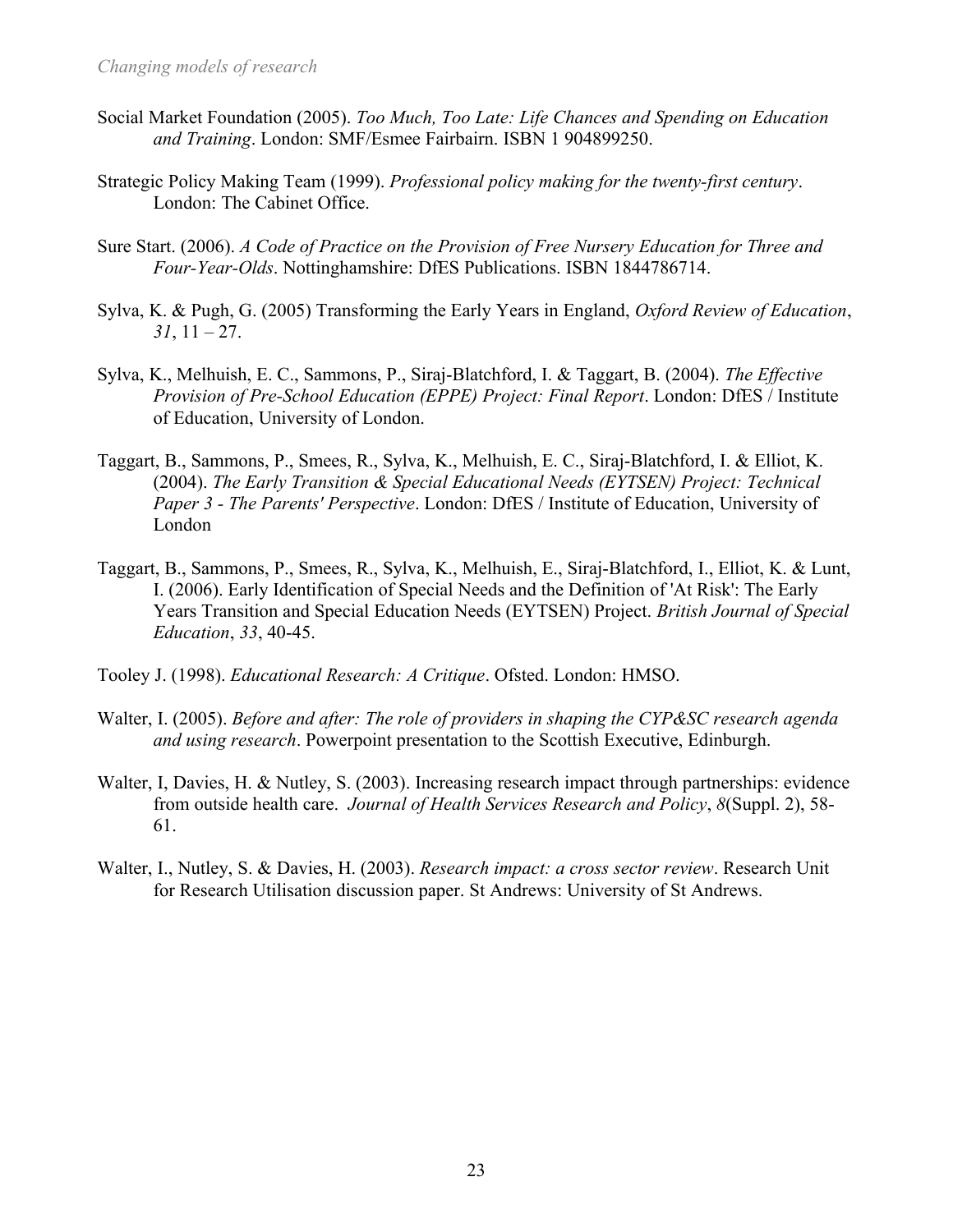

Figure 1 One-way linear transfer (Adapted from Walter, 2005)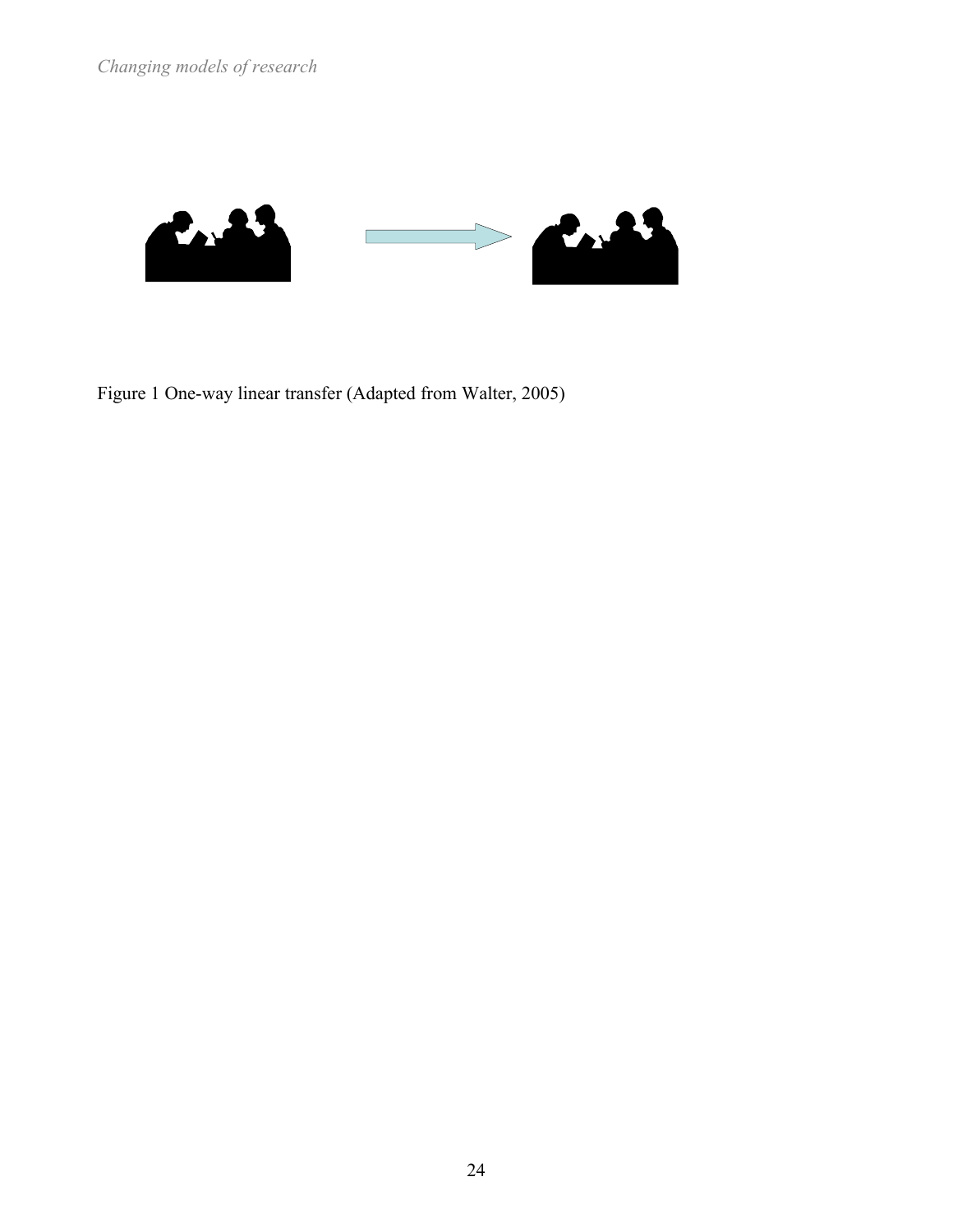

*Figure 2 Two-way linear transfer* (Adapted from Walter, 2005)